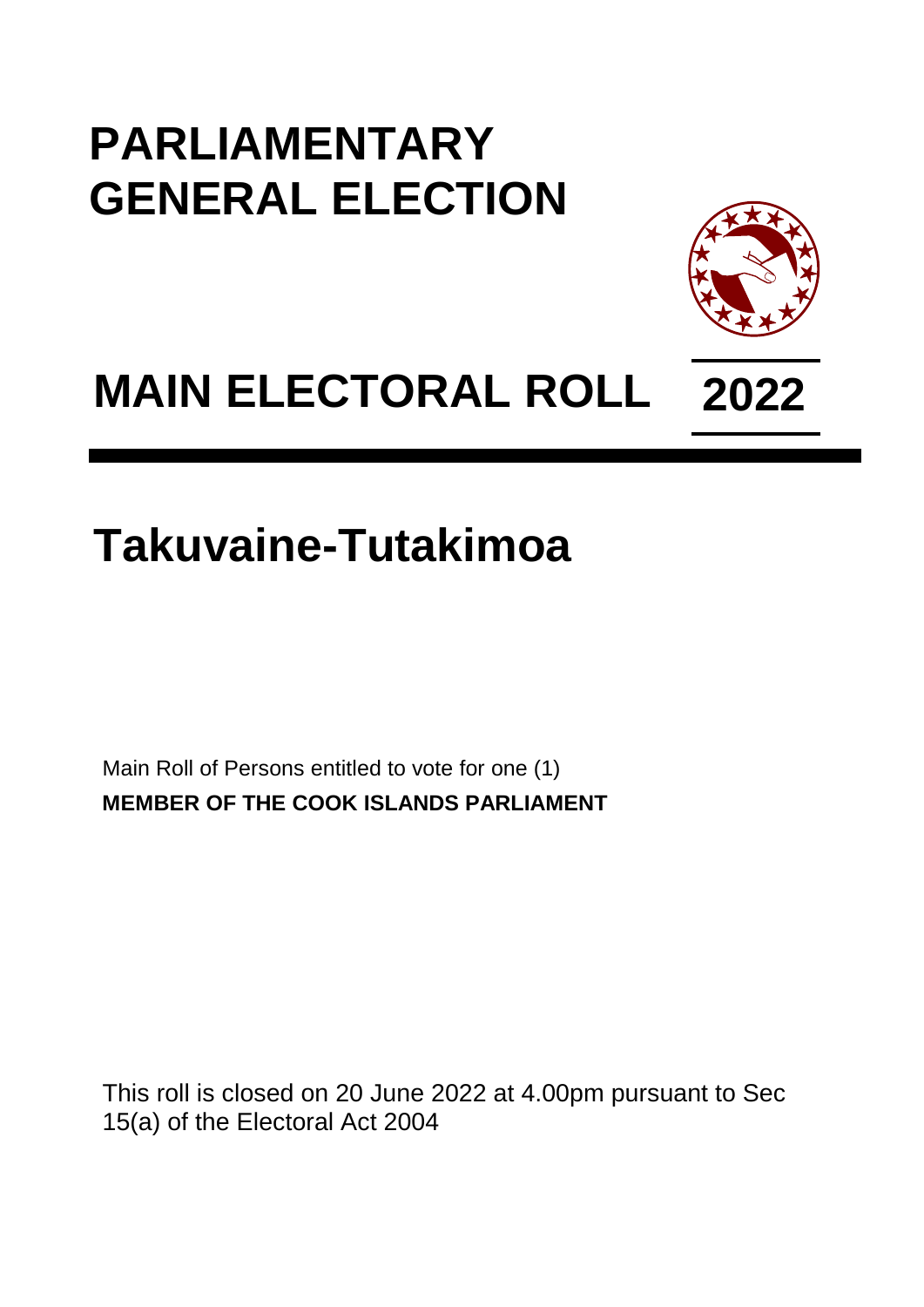

| Page<br>1<br>Line | Name in Full, Residence, Occupation                            |
|-------------------|----------------------------------------------------------------|
| 1                 | AHIAO Joseph Vaevae Rani, Takuvaine, Multi Contractor          |
| 2                 | AHIAO Maata, Takuvaine, Self employed                          |
| 3                 | AKARURU Martina, Tutakimoa, Bank Officer                       |
| 4                 | AKARURU Rebecca, Tutakimoa, Teacher                            |
| 5                 | AKARURU Reynold Inatio, Tutakimoa, Sign Writer                 |
| 6                 | ALLAN Marie Tiriai, Tutakimoa, Shop Manager                    |
| 7                 | AMOSA Raina, Takuvaine-ki-uta, Domestic Duties                 |
| 8                 | APERA Teokotai o-Kimiia, Takuvaine, Kitchen Hand               |
| 9                 | APERAU Royden Stewart, Tutakimoa, To Tatou Vai                 |
| 10                | APOLO James Mahuru, Takamoa, Theological Student               |
| 11                | APOLO Zephania, Tutakimoa, Musician                            |
| 12                | ARATANGI Gavin, Tutakimoa, Groundsman                          |
| 13                | AREAI Areai, Parekura, Driver                                  |
| 14                | AREAI Ngatokorua, Parekura, Casual Driver                      |
| 15                | AREAI Tekura Davina, Parekura, Caller Center - Telecom         |
| 16                | ARIOKA Elizabeth Matilda, Tutakimoa, Shop Assistant            |
| 17                | ARIOKA Mata Bob, Takuvaine-ki-uta, Inventory Officer - CITC    |
| 18                | ARIOKA Tokoa Junior, Takuvaine, Student                        |
| 19                | ARTESANO Sam Santiago, Takuvaine, Audit Officer                |
| 20                | ARTHUR Nancy Carey, Takuvaine, Accountant                      |
| 21                | ATERA Ngaro, Parekura, Occupation Not Stated                   |
| 22                | ATUATIKA Kopuvai, Takuvaine-ki-uta, Clerk - Justice Department |
| 23                | ATUATIKA Taria Tavai, Tauae, Accounts Clerk (Turoa bakery)     |
| 24                | AUE Tearoa, Tutakimoa, Chef assistant                          |
| 25                | AUMAREVA Tereapii, Tutakimoa, Airport-Custom Officer           |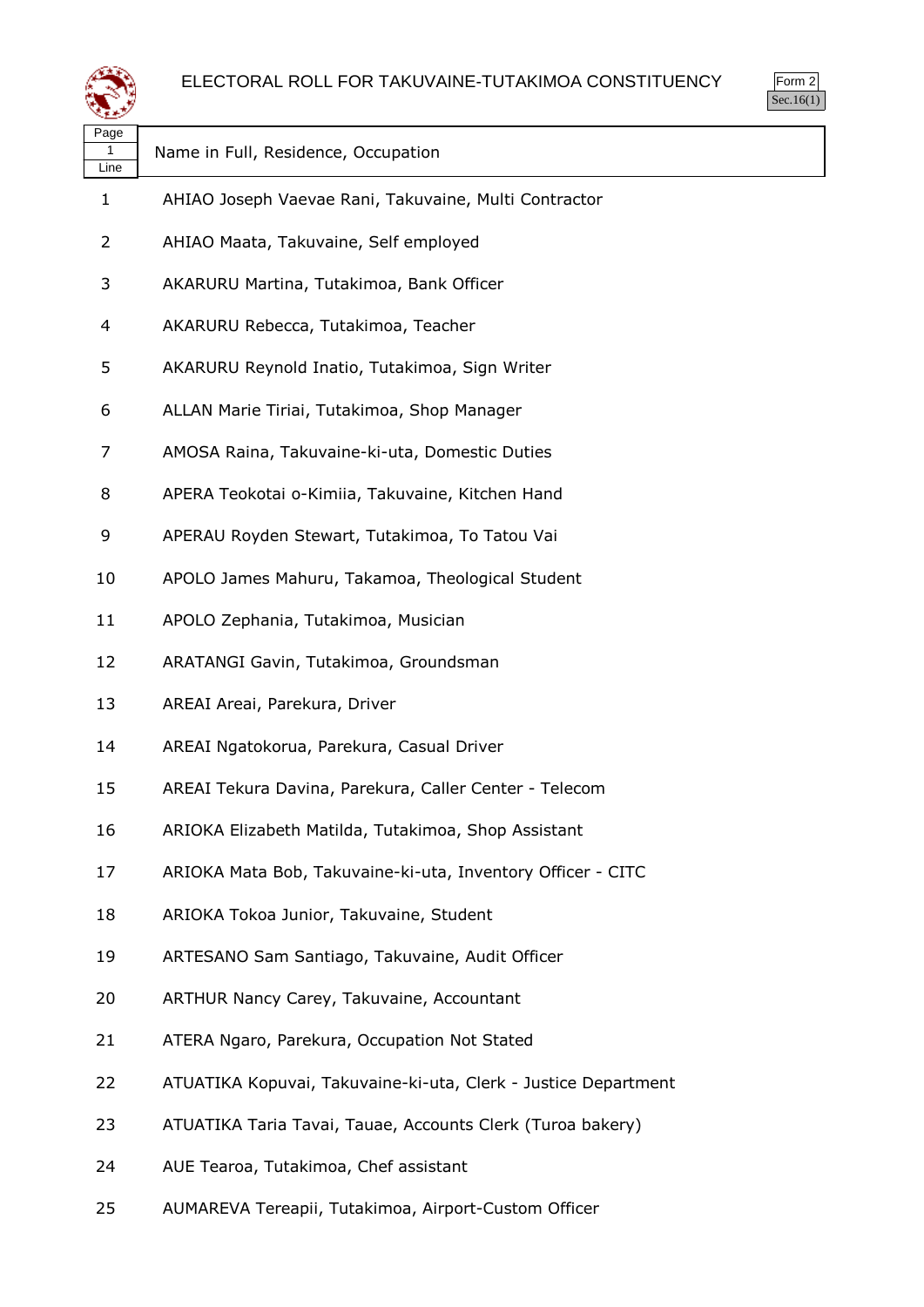



| Page<br>2<br>Line | Name in Full, Residence, Occupation                                 |
|-------------------|---------------------------------------------------------------------|
| 1                 | AUUAITI Tangata Moeroa, Takuvaine, Home Duties                      |
| 2                 | AVARE Josephine Tania, Takuvaine-ki-tai, Nutrition Officer          |
| 3                 | BAILEY Asera Jonathan, Parekura, Labour                             |
| 4                 | BAILEY Elizabeth Peyroux, Parekura, Retired                         |
| 5                 | BAREN Bweti, Tauae, Shop Assistant-Convenient Store                 |
| 6                 | BAREN Kaue, Tauae, Cook islands Pharmacy                            |
| 7                 | BARTON Patricia Antoinette, Teotue, General Manager                 |
| 8                 | BAUDINET Brett Raina, Takuvaine, Business Person                    |
| 9                 | BEAUMONT-ORR Stuart Ralph, Takuvaine, Operation Manager-Moana Sands |
| 10                | BEER Donnamaria Tetari, Tutakimoa, Housekeeper                      |
| 11                | BISHOP Apera, Tutakimoa, Cook Islands Maritime Officer              |
| 12                | BROWN Andy Phillip, Takuvaine-ki-tai, Electrician                   |
| 13                | BROWN Katrina Moka Elsie, Takuvaine, Fleet manager                  |
| 14                | BROWN Sean Kavana, Takuvaine, Carpenter                             |
| 15                | BROWN William Tokerau, Takuvaine, Car Groomer                       |
| 16                | BROWNE Malcom Ngatokorua, Takuvaine, CITC Retail Groundsman         |
| 17                | BROWNE Tamaru-o-Iva Taiano, Tauae, Occupation Not Stated            |
| 18                | CAFFERY Maheata Mona-Lisa Elfriede, Tutakimoa, Student              |
| 19                | CHAPMAN-MASON Jean Tekura I-I Moana, Takuvaine, Museum Director     |
| 20                | CHARLIE Annie, Tutakimoa, Teacher                                   |
| 21                | CHARLIE Eliza Teunarii, Takuvaine, Clerk-CITC Building Centre       |
| 22                | CHARLIE Here, Tauae, Shop Assistant                                 |
| 23                | CHARLIE Here Cherie Teatuanui Irene, Takuvaine, Registry Manager    |
| 24                | CHARLIE Jack Jeremiah, Takuvaine, Self employed                     |
| 25                | CHARLIE Louise, Takuvaine-ki-tai, Assistant Manager                 |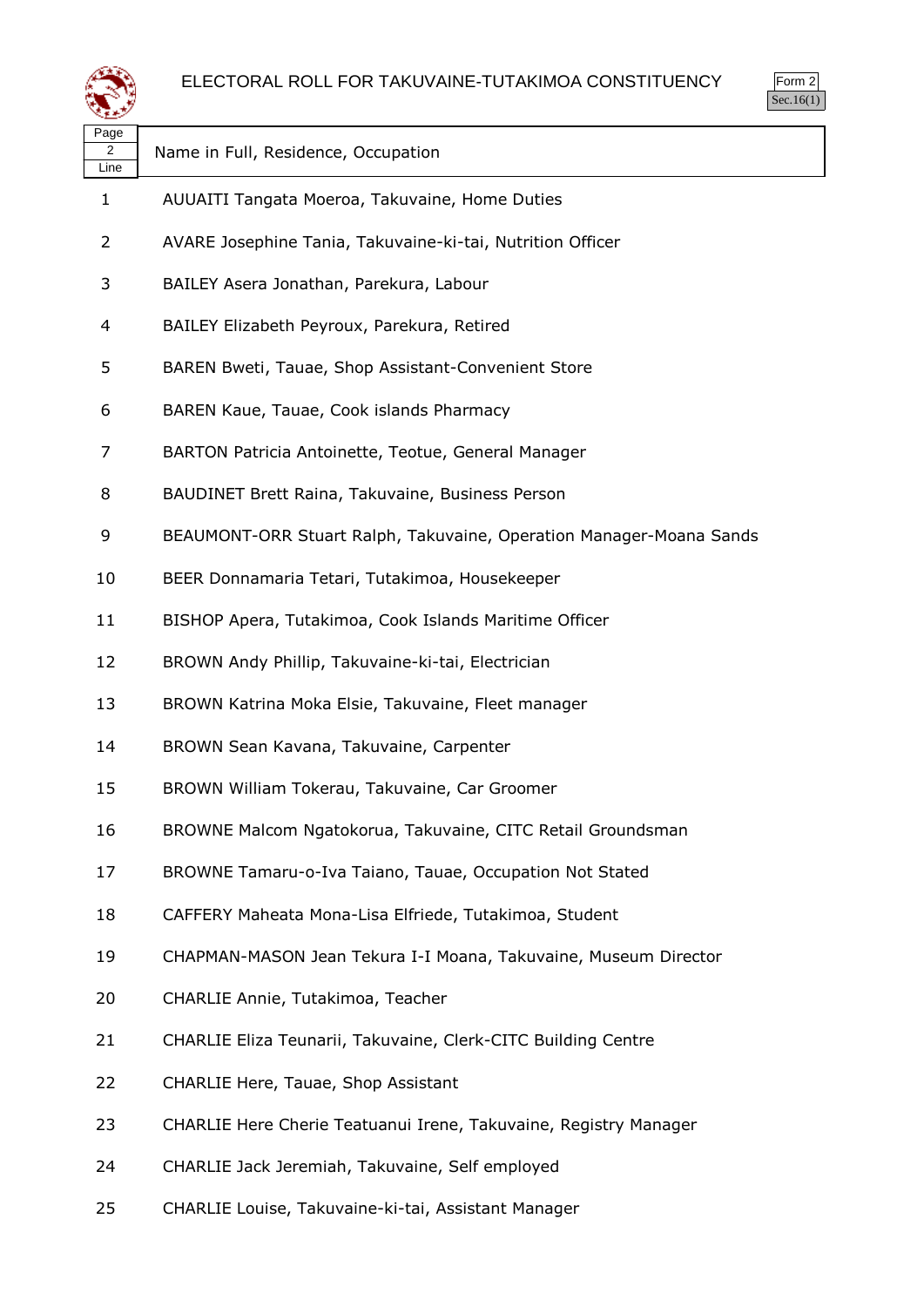

| Page<br>3<br>Line | Name in Full, Residence, Occupation                                                |
|-------------------|------------------------------------------------------------------------------------|
| 1                 | CHARLIE Michael, Tauae, Kitchen hand/Chef                                          |
| 2                 | CHARLIE Nooroa, Tutakimoa, Unemployed                                              |
| 3                 | CHARLIE Tereapii, Takuvaine-ki-tai, Chief Surveyor                                 |
| 4                 | CHARLIE POIRI Grand Junior David, Tutakimoa, Sailing Development Officer           |
| 5                 | COOK David Andrew, Takuvaine, Bartender                                            |
| 6                 | COOK Mavis Aitupari, Parekura, Self Employed                                       |
| 7                 | COOK-RAITA Eikura Justine, Takuvaine, Unemployed                                   |
| 8                 | CRAIG Leonie Parekore, Tutakimoa, Retired                                          |
| 9                 | CRAIG Michael Graeme Edward, Tutakimoa, Retired                                    |
| 10                | CUMMINGS TUIRAVAKAI Sarina Remuna, Takuvaine-ki-uta, Receptionist                  |
| 11                | CUTTS Shane Tewhiti, Taputapuatea, Painter                                         |
| 12                | DANCE Ena Elizabeth, Takuvaine-ki-uta, Self Employed                               |
| 13                | DANCE Neil Peter, Takuvaine-ki-uta, Sheetmetal Fabrication                         |
| 14                | DANIEL Liliana Ngamata, Takuvaine, Cook islands Printing Service-Printer Assistant |
| 15                | DANIEL Ngaeruaiti, Takuvaine, Telecom Engineer                                     |
| 16                | DAVISON Apii, Tutakimoa, Pensioner                                                 |
| 17                | DUNKEL Thelma Alvarez, Teotue, Customs Agent-Western Union                         |
| 18                | DYER Elizabeth, Takuvaine-ki-tai, Occupation Not Stated                            |
| 19                | DYER Tania Mere, Takuvaine, Occupation Not Stated                                  |
| 20                | DYER Tuaputa Petero, Takuvaine, Self Employed                                      |
| 21                | DYER Vaine Terepai Celine, Takuvaine, Self Employed                                |
| 22                | EDWIN Edwin, Takuvaine, Seaman                                                     |
| 23                | EDWIN Teariki, Takuvaine-ki-uta, Seaman                                            |
| 24                | EDWIN Teremoana, Tauae, Cook                                                       |
|                   |                                                                                    |

ELI Veronica Rima, Takuvaine, Home Duties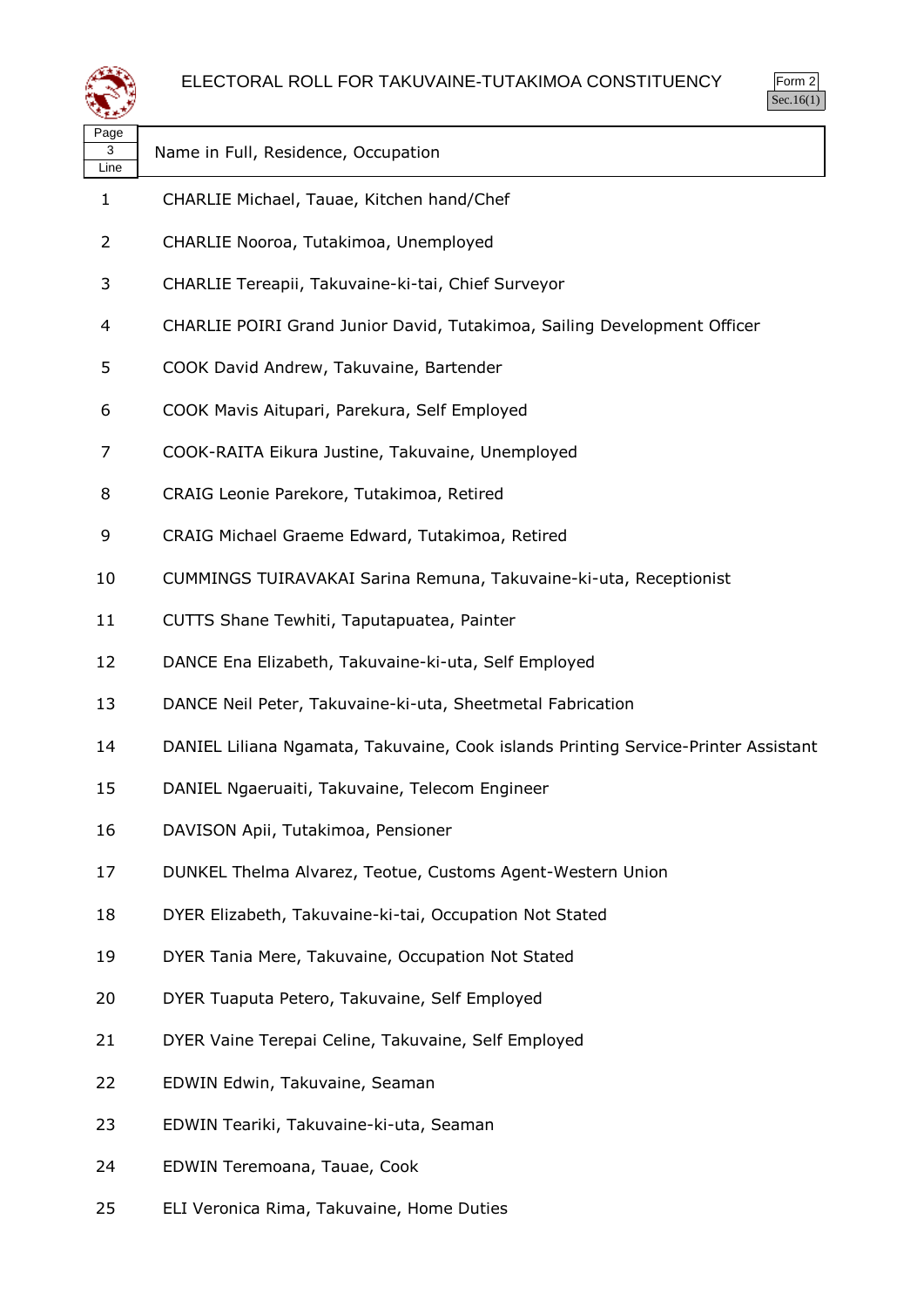



| Page<br>4<br>Line | Name in Full, Residence, Occupation                                   |
|-------------------|-----------------------------------------------------------------------|
| 1                 | ELLIS Christopher Martin, Tutakimoa, Unemployed                       |
| 2                 | ELLIS Teretia, Tutakimoa, Retired                                     |
| 3                 | FAIREKA Petirini Anna, Takuvaine, Domestic Duties                     |
| 4                 | FILE Rongo, Tauae, Executive Director                                 |
| 5                 | FILE Tamara Edith, Tauae, Team Coordinator                            |
| 6                 | FRANK-JESSIE Teina, Tauae, Accounts Officer-OMIA                      |
| 7                 | GEORGE Petio, Takuvaine, Land Title/Trust Officer                     |
| 8                 | GEORGE Tekura, Takuvaine, Self Employed                               |
| 9                 | GEORGE Teokotai, Takuvaine, Self Employed                             |
| 10                | GEORGE PIIRA Tapere, Takuvaine, Domestic Duties                       |
| 11                | GILLIES Norman Hugh, Tutakimoa, Principal                             |
| 12                | GOSSELIN Engara Melanie Amanda, Tutakimoa, Customer Service Agent     |
| 13                | GREIG Tereapii Pirioa-ia-Ngatae Reremoana, Takuvaine, Domestic Duties |
| 14                | HARMON Anita, Tauae, Aid Management Officer                           |
| 15                | HARMON Grover Lee, Tauae, Self Employed                               |
| 16                | HARMON Harmon, Takuvaine-ki-uta, Home Duties                          |
| 17                | HARMON Reureu, Takuvaine-ki-uta, Cleaner                              |
| 18                | HARRY RONGO TINIRAU Repeta, Takamoa, Theological Student              |
| 19                | HAUSER Anne Daeschler, Takuvaine, Occupation Not Stated               |
| 20                | HAWORTH Dianne Pearl, Tutakimoa, Retired                              |
| 21                | HAWORTH Shannon Diane, Tutakimoa, Occupation Not Stated               |
| 22                | HAWTON Tania, Takuvaine, Cashier                                      |
| 23                | HENRY Alexander Tama, Takuvaine, Tour Operator                        |
| 24                | HENRY Edwin Ngatamariki, Takuvaine-ki-tai, Security Officer           |
| 25                | HENRY Edwina Upokoina, Takuvaine-ki-tai, Receptionist-TCI             |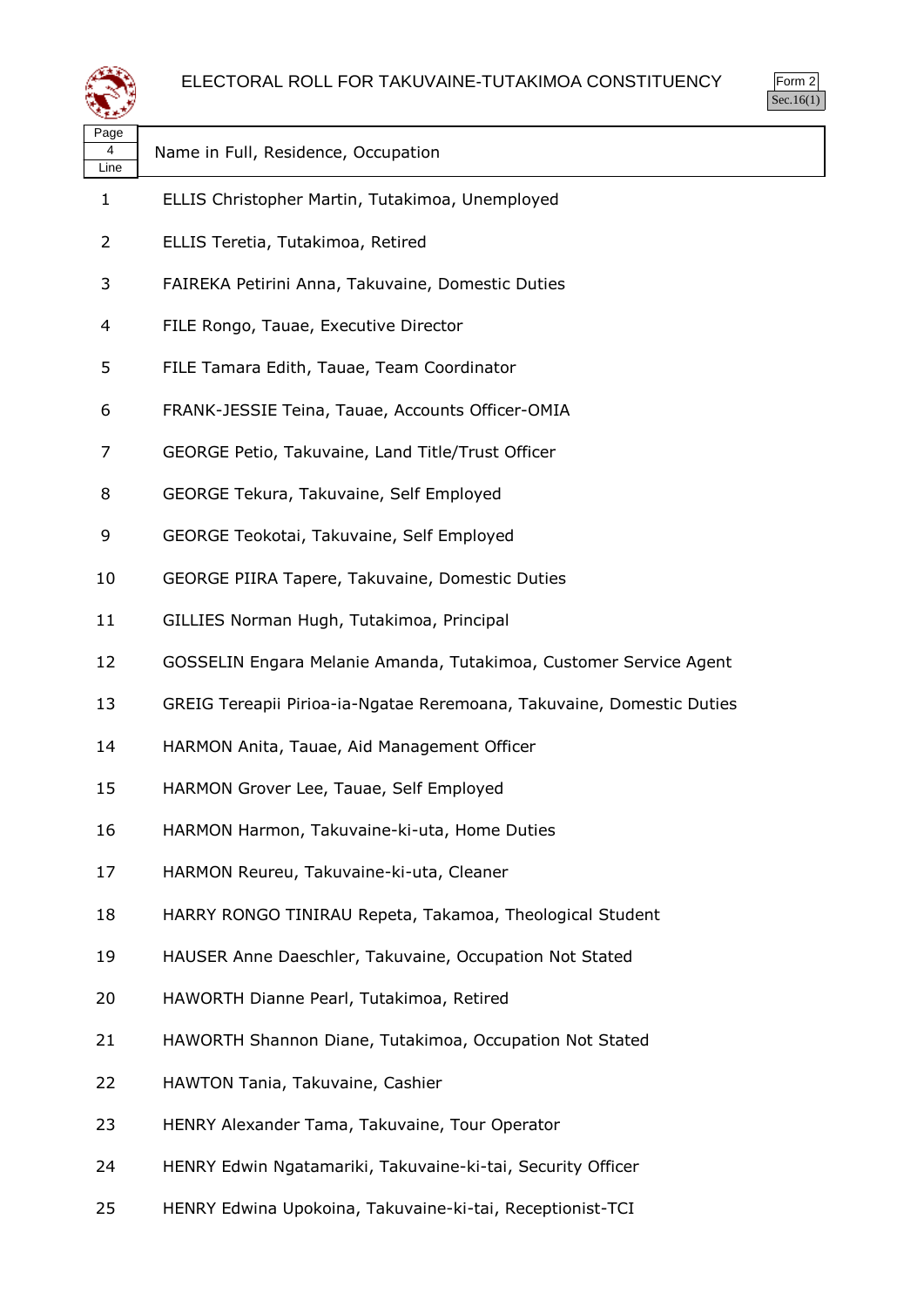

| rm<br>л |
|---------|
|         |

| Page<br>5<br>Line | Name in Full, Residence, Occupation                                         |
|-------------------|-----------------------------------------------------------------------------|
| 1                 | HENRY Louisa, Takuvaine-ki-tai, Teacher                                     |
| 2                 | HENRY Ngatokotoru, Takuvaine, Labour                                        |
| 3                 | HENRY Teaumetua, Takuvaine-ki-uta, Home Duties                              |
| 4                 | HEWETT Ngatokorua, Tutakimoa, Security                                      |
| 5                 | HEWETT Ngatokorua Jnr, Tutakimoa, Unemployed                                |
| 6                 | HEWETT Tuainekore M, Tutakimoa, Self Employed                               |
| 7                 | HICKLING Hugh Richard, Tutakimoa, Retired                                   |
| 8                 | HOEPPER Richard, Takuvaine, Labourer                                        |
| 9                 | HOEPPER Takake Daniel, Takuvaine, Self employed/Labourer                    |
| 10                | HOLMES Teremoana, Takuvaine, Unemployed                                     |
| 11                | HOSKING-ASHFORD Davina Hina-Te-Raurea Joan, Takuvaine, Managing Director-SC |
| 12                | HOWARD Mereana Papera, Tutakimoa, Housewife                                 |
| 13                | HOWARD Teinaki Toku-Take, Tutakimoa, Police Officer                         |
| 14                | ILK Joachim Josef, Tutakimoa, Teacher                                       |
| 15                | INA-TOU Ioane Jnr, Takuvaine, Car groomer                                   |
| 16                | INGAUA Lina Margarita, Takuvaine, Police Officer                            |
| 17                | INGAUA Metuavaine, Tauae, Mechanic                                          |
| 18                | INGAUA Tuaati, Takuvaine-ki-uta, Housewife                                  |
| 19                | IOANE Afato Ioane, Takuvaine, CITC-Butchery                                 |
| 20                | IOANE Hadlee Alefaio, Takuvaine, Prime Food Butchery                        |
| 21                | IOANE Maria, Takuvaine-ki-tai, Customs Officer                              |
| 22                | IOANE William Dean, Takuvaine Valley, Labourer - Taio Shipping              |
| 23                | IOAPA Teokotai Junior, Tutakimoa, Self Employed                             |
| 24                | IONA Ngatupuna, Tutakimoa, Planter                                          |
|                   |                                                                             |

IORANGI Louise, Teotue, Joiner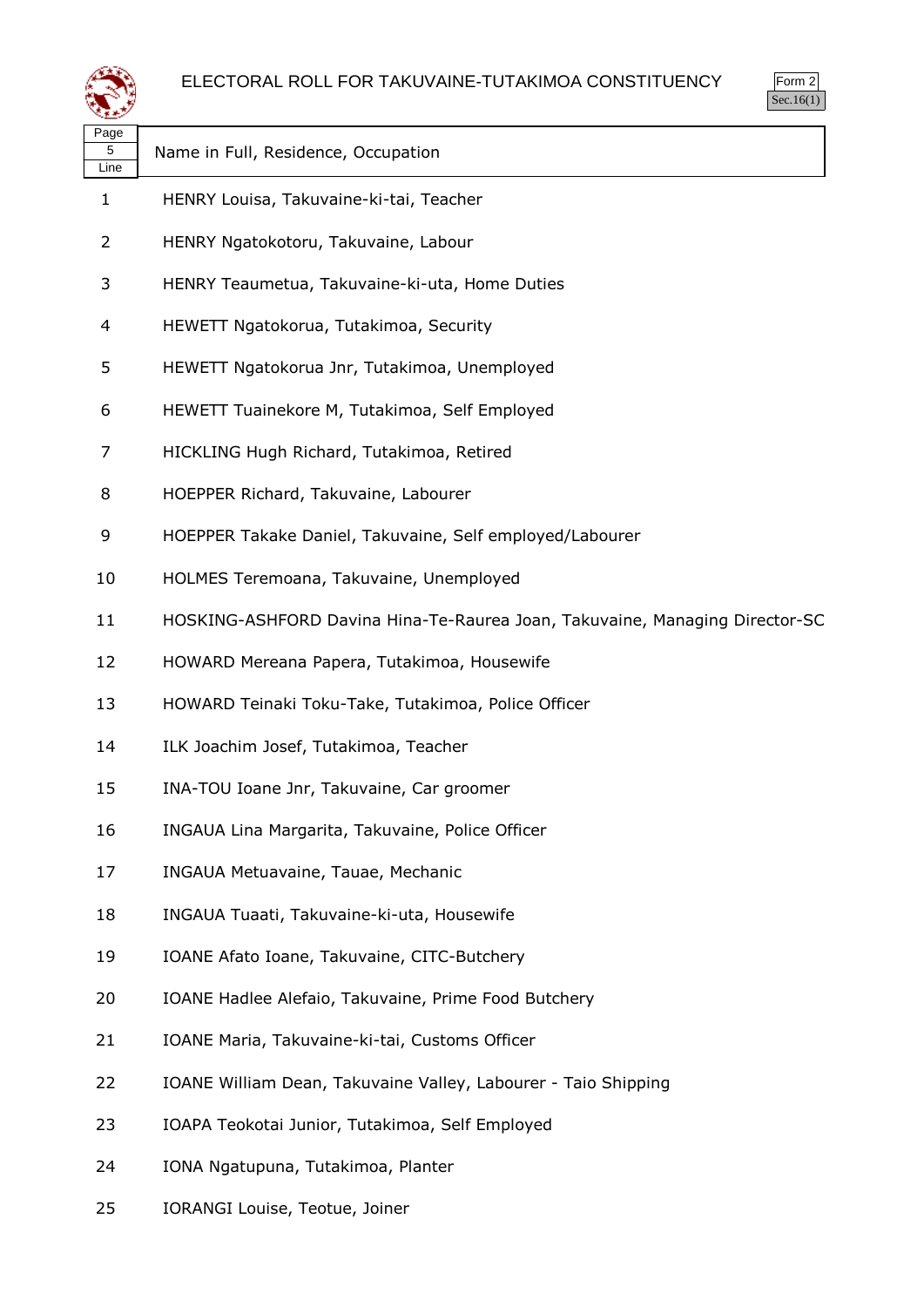

| Page<br>6<br>Line | Name in Full, Residence, Occupation                                               |
|-------------------|-----------------------------------------------------------------------------------|
| $\mathbf{1}$      | JAKES Alan Ray, Takuvaine, Storeman                                               |
| 2                 | JIM Repaio, Tutakimoa, Staff-Prime Foods Ltd                                      |
| 3                 | JOBBITT Anau Tangiiataua, Tutakimoa, Retired                                      |
| 4                 | JOBBITT Graham Keith, Tutakimoa, Retired                                          |
| 5                 | JOHN Tua Jnr, Takuvaine-ki-tai, Cleaner INTAFF                                    |
| 6                 | JONASSEN Diya Moana, Tutakimoa, Domestic Duties                                   |
| 7                 | JONASSEN Jon Tikivanoatu Michael, Tutakimoa, Professor Emeritus                   |
| 8                 | JONASSEN Tamatoa Tiamana Rangimotia, Tutakimoa, Attorney                          |
| 9                 | JONES Andrew Reece, Takuvaine-ki-uta, Senior Fisheries Officer - Observer/Coordin |
| 10                | JOSEPH Christiano, Tutakimoa, Merchandise - Foodland                              |
| 11                | JOSEPH Puna William Uea, Tutakimoa, Painter                                       |
| 12                | JOSEPH Tianoa, Tutakimoa, Retired                                                 |
| 13                | JULY Teokotai, Takuvaine, Occupation Not Stated                                   |
| 14                | JUNIOR Simiona, Takuvaine-ki-tai, Handyman                                        |
| 15                | KAE Miimetua o Charlie, Takuvaine-ki-uta, Housewife                               |
| 16                | KAE Ngatokorua, Takuvaine-ki-uta, Electrician                                     |
| 17                | KAHO Helena Rosevear, Takuvaine, Solicitor                                        |
| 18                | KAINA Ritia Bernadette, Tutakimoa, Checkout Operator-CITC                         |
| 19                | KAITARA Emma, Tutakimoa, Retired Religious Sister                                 |
| 20                | KAJER Julia Ilona, Takuvaine, Unemployed                                          |
| 21                | KAMOE Kavana, Tutakimoa, Crewman Manu Nui                                         |
| 22                | KARATI Katey Teura, Tauae, Student                                                |
| 23                | KARATI Matai Joseph, Tauae, Occupation Not Stated                                 |
| 24                | KARATI Sonny Teokotai, Tauae, Sales/Marketing Manager                             |
| 25                | KARENA Elizabeth, Takuvaine, Senior Accounts Officer                              |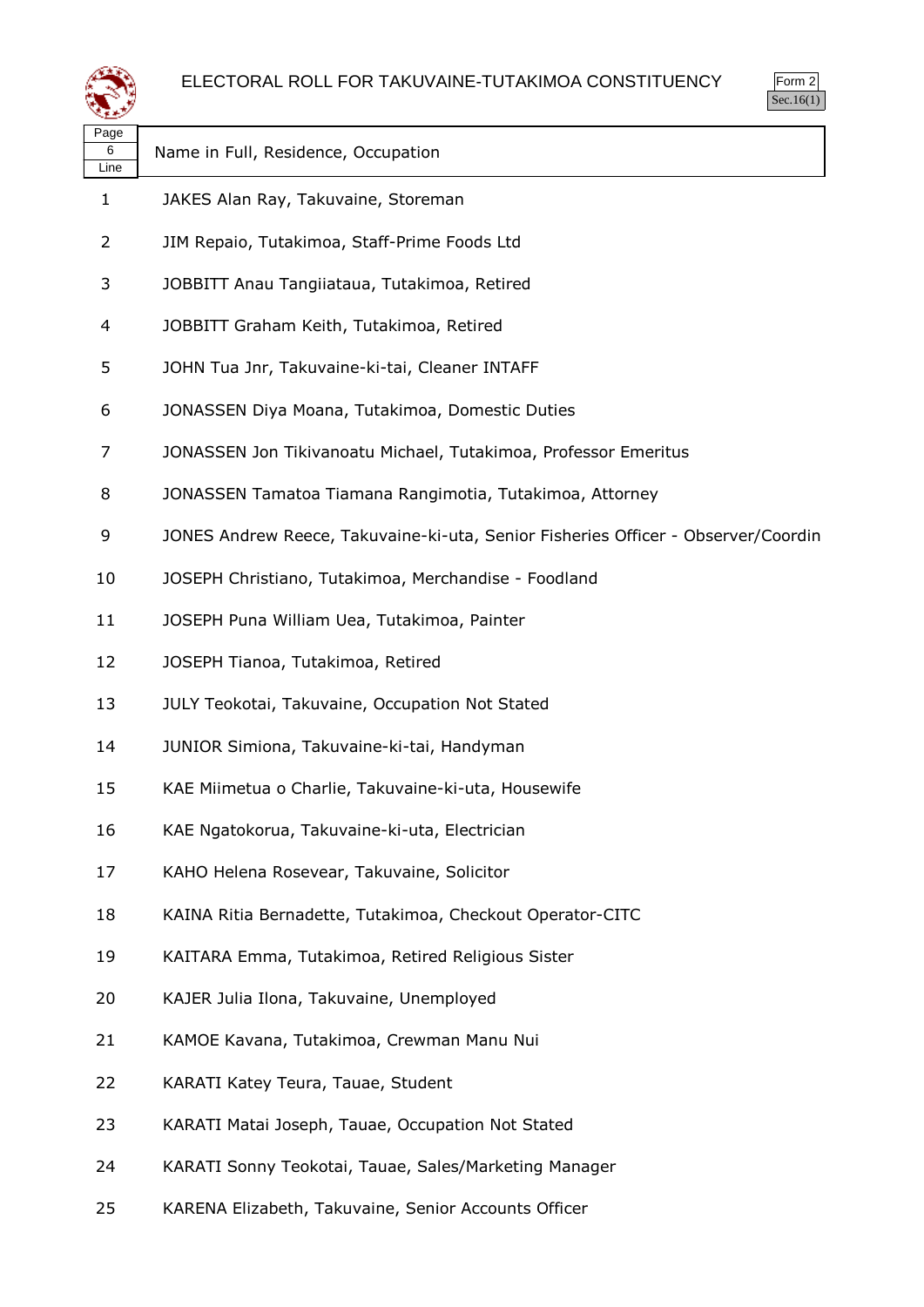

| Page<br>7<br>Line | Name in Full, Residence, Occupation                         |
|-------------------|-------------------------------------------------------------|
| 1                 | KARENA Metuangaro, Takuvaine, Loader                        |
| 2                 | KARENA Tauariki Malisa Jemarielt, Takuvaine, Unemployed     |
| 3                 | KAREROA Marsela, Takuvaine, Kitchen hand-Club Raro          |
| 4                 | KATUKE Maki Charlie, Takuvaine, Labourer                    |
| 5                 | KAUKURA Nga, Takuvaine-ki-tai, Machinist                    |
| 6                 | KAUKURA Terangi Josephine, Takuvaine-ki-tai, Salesperson    |
| 7                 | KAUTA Ngatokorua, Takuvaine Valley, Mechanics Labourer      |
| 8                 | KAUTAI Josephine, Tutakimoa, Bank Officer                   |
| 9                 | KAUVAI Unakea, Tutakimoa, Manager                           |
| 10                | KAVEA Lisamarie, Takuvaine, Domestic Duties                 |
| 11                | KELLY Bill, Takuvaine, Driver                               |
| 12                | KERMODE Peter Arron Alex Samuel, Takuvaine, Builder         |
| 13                | KIMIORA Tania Maropai, Takuvaine-ki-uta, Domestic Duties    |
| 14                | KING Tutai-o-Fanaura Mere, Tauae, Kitchen hand              |
| 15                | KIRIKAVA Paerata Joma Adar Junior, Takuvaine, Chef          |
| 16                | KITA Ngateinamate Rekata, Parekura, Kitchen Hand-Rarotongan |
| 17                | KNOWLES Russell James, Takuvaine-ki-uta, Pensioner          |
| 18                | KOKAUA Matakeu, Takuvaine, Pensioner                        |
| 19                | KORA James Petuela Robert, Parekura, Marine Scientist       |
| 20                | KORA Jane Tieni, Parekura, Retired                          |
| 21                | KORA Tiare Teinaki, Parekura, Sales Assistant               |
| 22                | KORA-NEWNHAM Nancy Tiare, Parekura, Self Employed           |
| 23                | KOTEKA Ritua Kathleen, Takuvaine-ki-uta, Retired            |
| 24                | KUE Rose, Tutakimoa, Waitress                               |
| 25                | KURAPAI IONA Teupoko, Takuvaine Valley, Housewife           |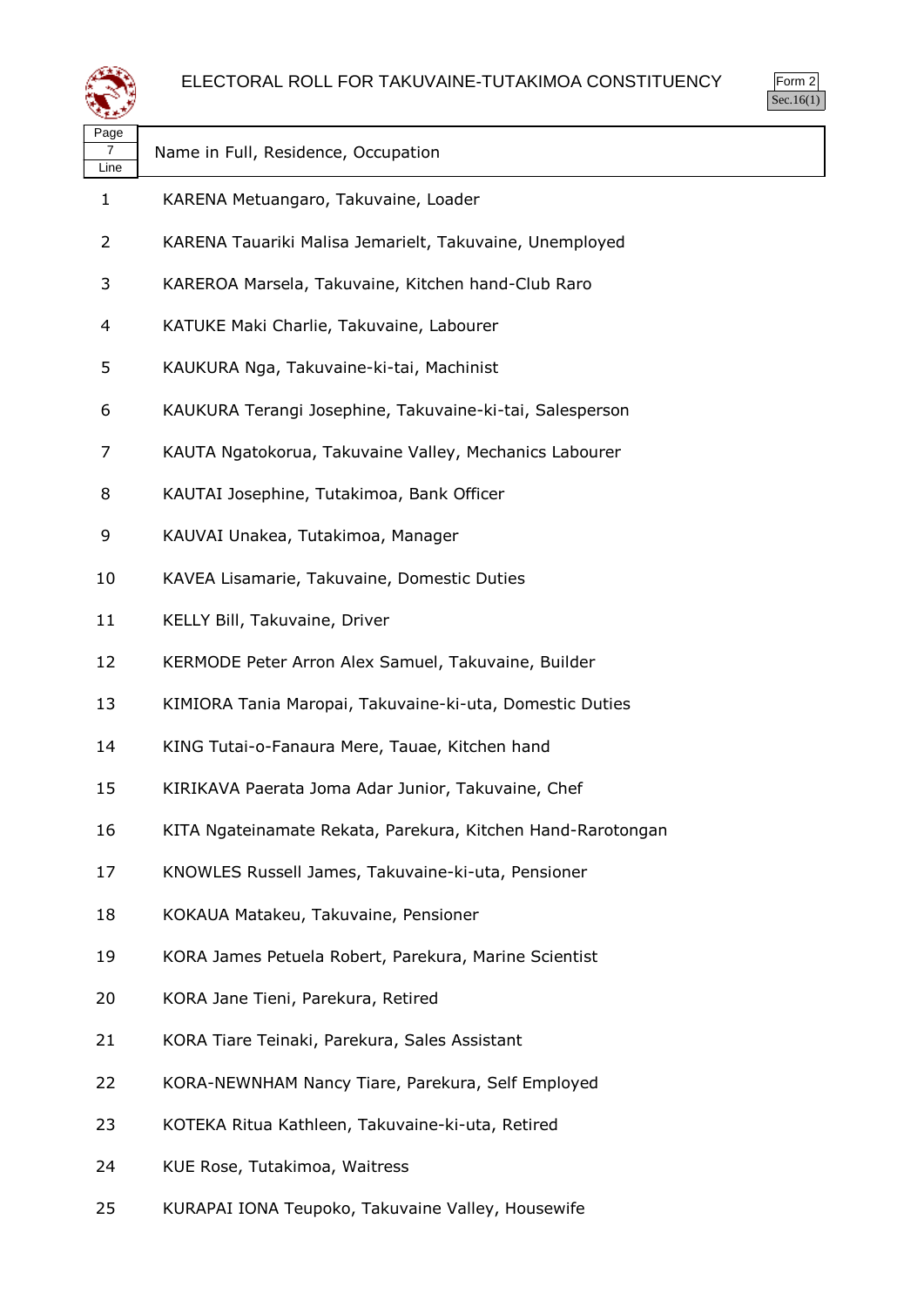

| Page<br>8<br>Line | Name in Full, Residence, Occupation                                        |
|-------------------|----------------------------------------------------------------------------|
| 1                 | KURETA Kamawa, Tutakimoa, Housekeeping Supervisor                          |
| 2                 | KURETA Samson, Tutakimoa, Maintenance Worker                               |
| 3                 | LOWRY Lori Gayle, Takuvaine, Office Manager                                |
| 4                 | LOWRY Taniora Lori Tuvaine, Takuvaine, Occupation Not Stated               |
| 5                 | LOWRY Teremoana Upoko Aroa, Takuvaine, Accounts Administrator              |
| 6                 | LOWRY Thomas Gilbert Tetoru Love, Takuvaine, Management Accountant         |
| 7                 | MAAKA Michelle Tukoe, Takuvaine, Internal Affairs                          |
| 8                 | MAAKA Paul Metuavaine, Takuvaine, Public Health                            |
| 9                 | MAIHIA Okirua Tupou, Tutakimoa, Operator                                   |
| 10                | MAILAU Tiaretaina Te Ariki Tutini, Takuvaine, Unemployed                   |
| 11                | MAKA KEA Margaret Torangi, Takuvaine, Student at Creative Centre           |
| 12                | MAKA KEA Vainemoeroa Ngatokoa, Takuvaine, Shop Assistance - Treasure Chest |
| 13                | MAKIMARE Minora Eikura Deborah, Takuvaine, Student                         |
| 14                | MANA Pakutoa, Tutakimoa, Planter                                           |
| 15                | MANI Pahitere Tepaano, Takuvaine, Housewife                                |
| 16                | MANI Rouruina Egbert Edward, Takuvaine, Butcher                            |
| 17                | MANUEL Clement, Takuvaine, Occupation Not Stated                           |
| 18                | MARAMA Katarina Margaret, Takuvaine-ki-tai, Kitchen Hand                   |
| 19                | MARAMA Ngatupuna Moeroa, Takuvaine, Operations Manager                     |
| 20                | MAREARAI Tere Miea Anau, Takuvaine, Trader Jacks                           |
| 21                | MARIRI Ngatupuna Moeroa, Takuvaine-ki-uta, Retired                         |
| 22                | MARIRI Taputukura o te Rangi, Takuvaine-ki-uta, Administration Officer     |
| 23                | MARSTERS Ann, Takuvaine, Restaurant Manager/Duty Manager                   |
| 24                | MARSTERS Tere, Takamoa, Principal-Theological College                      |
| 25                | MARSTERS Tuatai, Takuvaine Valley, Retired                                 |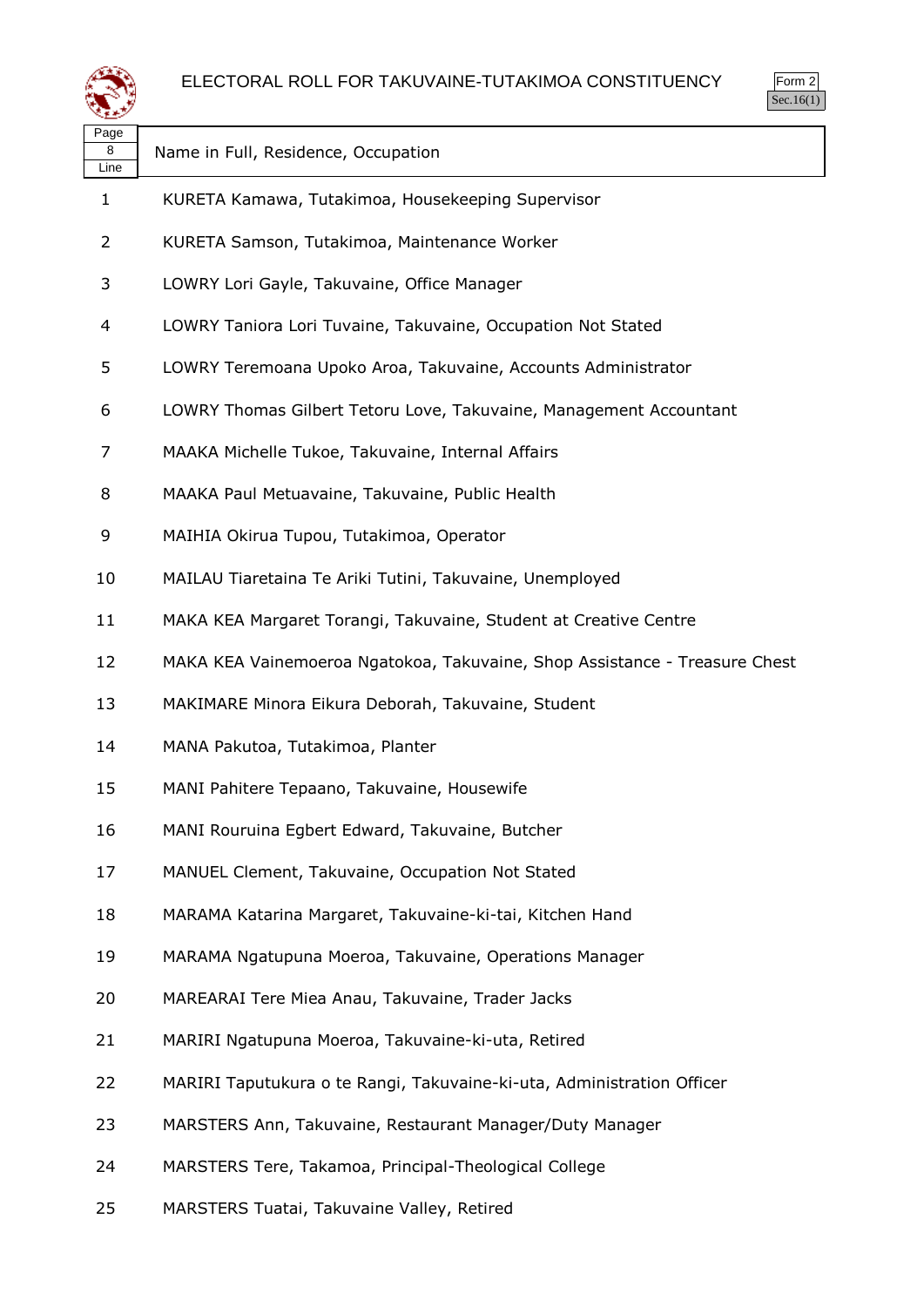

| . uyu<br>9<br>Line | Name in Full, Residence, Occupation                                     |
|--------------------|-------------------------------------------------------------------------|
| 1                  | MARSTERS-DEBRUIN Yvonne Christine, Takamoa, Teacher                     |
| $\overline{2}$     | MARURAI Dwayne Meau Toa, Takuvaine-ki-uta, Courier Services Clerk       |
| 3                  | MARURAI Kaoiti, Takuvaine-ki-uta, Self Employed                         |
| 4                  | MARURAI Natasha Helen Upoko, Takuvaine-ki-uta, Bank Officer             |
| 5                  | MASON Brian Patrick, Takuvaine, Solicitor                               |
| 6                  | MATAA Mareta, Tutakimoa, Occupation Not Stated                          |
| 7                  | MATAI Poko Jnr, Takuvaine-ki-uta, Labourer                              |
| 8                  | MATAIO Trainee Alexander Blair, Tutakimoa, Aviation Security            |
| 9                  | MATAITI Nicky Teokotai, Takuvaine-ki-tai, Mechanic                      |
| 10                 | MATAMAKI Maara, Takuvaine-ki-tai, Housewife                             |
| 11                 | MATAMAKI Matarua Papa, Takuvaine, Private Employment                    |
| 12                 | MATAPO Noleen Tangianau, Takuvaine, Chicken Magic                       |
| 13                 | MATAPUKU Adrienne Julie Moeroa, Takuvaine, Accounts - Assistant Manager |
| 14                 | MATAPUKU Rakimata Vainetutai, Takuvaine, Aircraft Attendant             |
| 15                 | MATAPUKU Sharna-Rose, Takuvaine, Consultant                             |
| 16                 | MATAROA Jessica, Takuvaine, Barista                                     |
| 17                 | MATATUNOA Junior, Tutakimoa, Shop Assistant                             |
| 18                 | MATEARIKI Ngatupuna Moeroa, Tutakimoa, Cook-FBI                         |
| 19                 | MATEARIKI Teeikura, Parekura, Unemployed                                |
| 20                 | MATEARIKI Toru, Tauae, Administration Officer                           |
| 21                 | MATHESON Kyle Joseph, Tutakimoa, Business Manager                       |
| 22                 | MEAU Emanuela, Tutakimoa, Security Officer                              |
| 23                 | MELVIN Marie Ketia, Tutakimoa, Manager                                  |
| 24                 | MELVIN Tangata Fletcher, Tutakimoa, Manager                             |
|                    |                                                                         |

METUA Ngatamaine, Tutakimoa, Kitchen Hand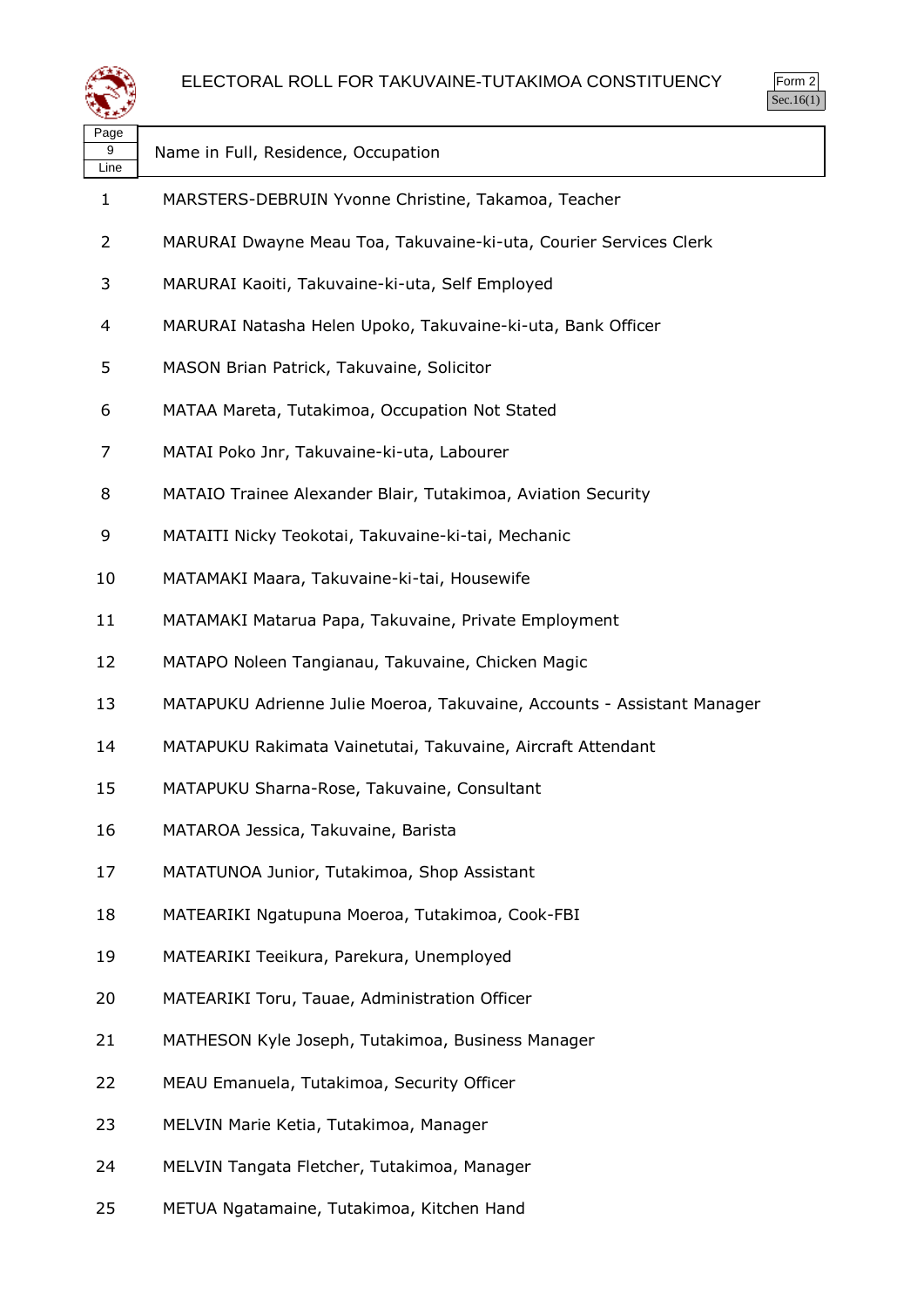

| Page<br>10<br>Line | Name in Full, Residence, Occupation                                    |
|--------------------|------------------------------------------------------------------------|
| 1                  | MILLER Christina Trevene, Takuvaine, Self Employed                     |
| 2                  | MITCHELL Martin, Teotue, Carpenter                                     |
| 3                  | MITCHELL Taitapu Adel, Tutakimoa, Unemployed                           |
| 4                  | MOEARA Teata Hauavaine, Tutakimoa, Tax Outreach & Education Officer    |
| 5                  | MOEMAI Aitutagata, Tutakimoa, Cashier                                  |
| 6                  | MOETAUA Ngariki-e-tini Nicola, Tutakimoa, Student Nurse                |
| 7                  | MOMOYALEWA Teresa, Tutakimoa, Religious Teacher                        |
| 8                  | MOO Akenanua Teaurii Heimaru Hoatu, Takuvaine, Student                 |
| 9                  | MOO Pomare Edward, Takuvaine Valley, Labourer CITC                     |
| 10                 | MOO Rima, Taumo, Tax Officer                                           |
| 11                 | MOTU Noouapu, Tutakimoa, Truck Driver                                  |
| 12                 | MOTU Rouru Rima, Tutakimoa, Teacher                                    |
| 13                 | MOUMOU Nooroa, Parekura, Housewife                                     |
| 14                 | MULHOLLAND Kim Trevor, Takuvaine-ki-uta, Sales Manager                 |
| 15                 | MURARE Pokoina Teina, Takuvaine, Driver                                |
| 16                 | MURIWAI Isabel Pora, Tauae, Restaurant Supervisor                      |
| 17                 | MURRAY Leonie Nooroa, Tutakimoa, Shop Assistant                        |
| 18                 | MURRAY Peter Paa, Tutakimoa, Painter                                   |
| 19                 | NANAI Vaevae, Takuvaine, Teacher                                       |
| 20                 | NAND Shanece Tekura, Takuvaine, Teacher Aide                           |
| 21                 | NAPA Mark Cornelius, Takuvaine Valley, Whale Researcher (Boat Captain) |
| 22                 | NAPARA Kura, Takuvaine-ki-tai, Bank Officer                            |
| 23                 | NARAYAN Teporoa, Tutakimoa, Self Employed                              |
| 24                 | NATATAI Ngatokorua Nga, Tutakimoa, Housewife                           |

NEHEMIA Roger Munokoatai, Tutakimoa, Health Inspector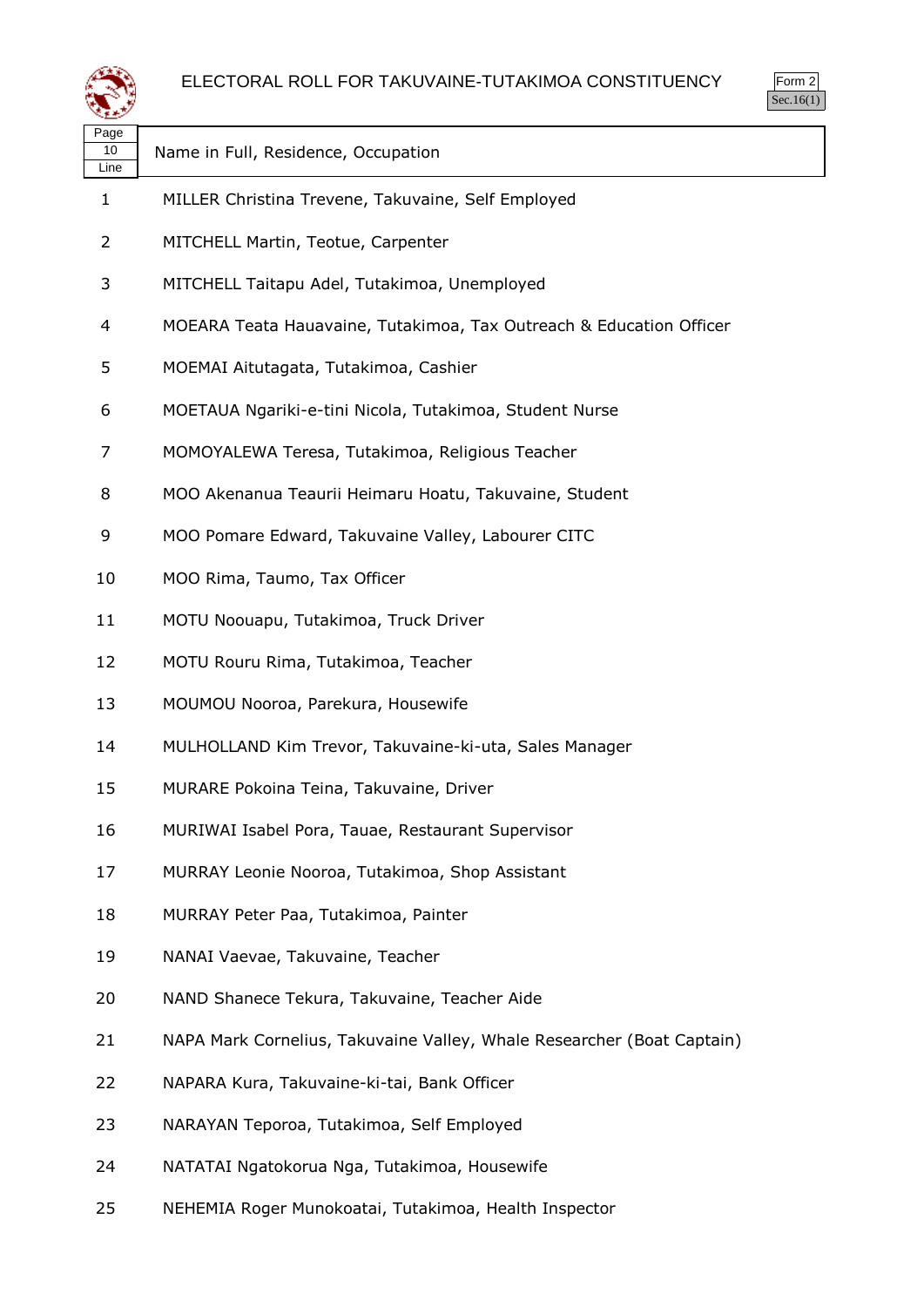

| Page<br>11<br>Line | Name in Full, Residence, Occupation                                     |
|--------------------|-------------------------------------------------------------------------|
| 1                  | NGA Edward Tepake, Tutakimoa, Occupation Not Stated                     |
| 2                  | NGA Munokoatai Samuel, Tutakimoa, Technical Officer                     |
| 3                  | NGA Piritau, Tutakimoa, Prison Warden                                   |
| 4                  | NGA Piritau, Tutakimoa, Athlete                                         |
| 5                  | NGA Tuakore Tenauatu Kaiakari, Tutakimoa, Home Duties                   |
| 6                  | NGAIA Akaiti, Takuvaine, Housewife                                      |
| 7                  | NGAMATA Matapo, Tutakimoa, Unemployed                                   |
| 8                  | NGAMATAU Joshua Ngatae Strickland, Parekura, Engineer/Automotive Fitter |
| 9                  | NGAMETUA Akevai, Takamoa, Orometua Vaine                                |
| 10                 | NGAMETUA April, Takamoa, Teacher Aide                                   |
| 11                 | NGAMETUA Ngametua Junior, Takuvaine, Delivery                           |
| 12                 | NGAMETUA Nooroa, Tauae, Builder                                         |
| 13                 | NGAMETUA Tara, Takuvaine-ki-uta, Seaman                                 |
| 14                 | NGAMETUA Tuaine, Takamoa, Minister of Religion - CICC                   |
| 15                 | NGANU Vainearapo, Parekura, Machinist-Scotts & Watson                   |
| 16                 | NGARIKI Charlie, Parekura, Groundsman                                   |
| 17                 | NGARIKI Henry, Tutakimoa, Operator                                      |
| 18                 | NGAROI Paulina Salvalene Tepaeru, Tauae, Recruit Fire man               |
| 19                 | NGAROI Tangatapoto Salvatory, Takuvaine-ki-uta, Stores Person           |
| 20                 | NGATAE Mataina Theresa, Takuvaine, Labour                               |
| 21                 | NGATIKAO George Martin, Tutakimoa, Carpenter                            |
| 22                 | NGATIKAO Maria, Tutakimoa, Accounts Clerk                               |
| 23                 | NGATOKO-POILA Faamanatu Vasie, Tauae, Properties Manager-CIIC           |
| 24                 | NGATUAKANA Albert, Takuvaine, Prime Foods                               |
|                    |                                                                         |

NGATUAKANA Inangaro, Takuvaine-ki-uta, Babysitter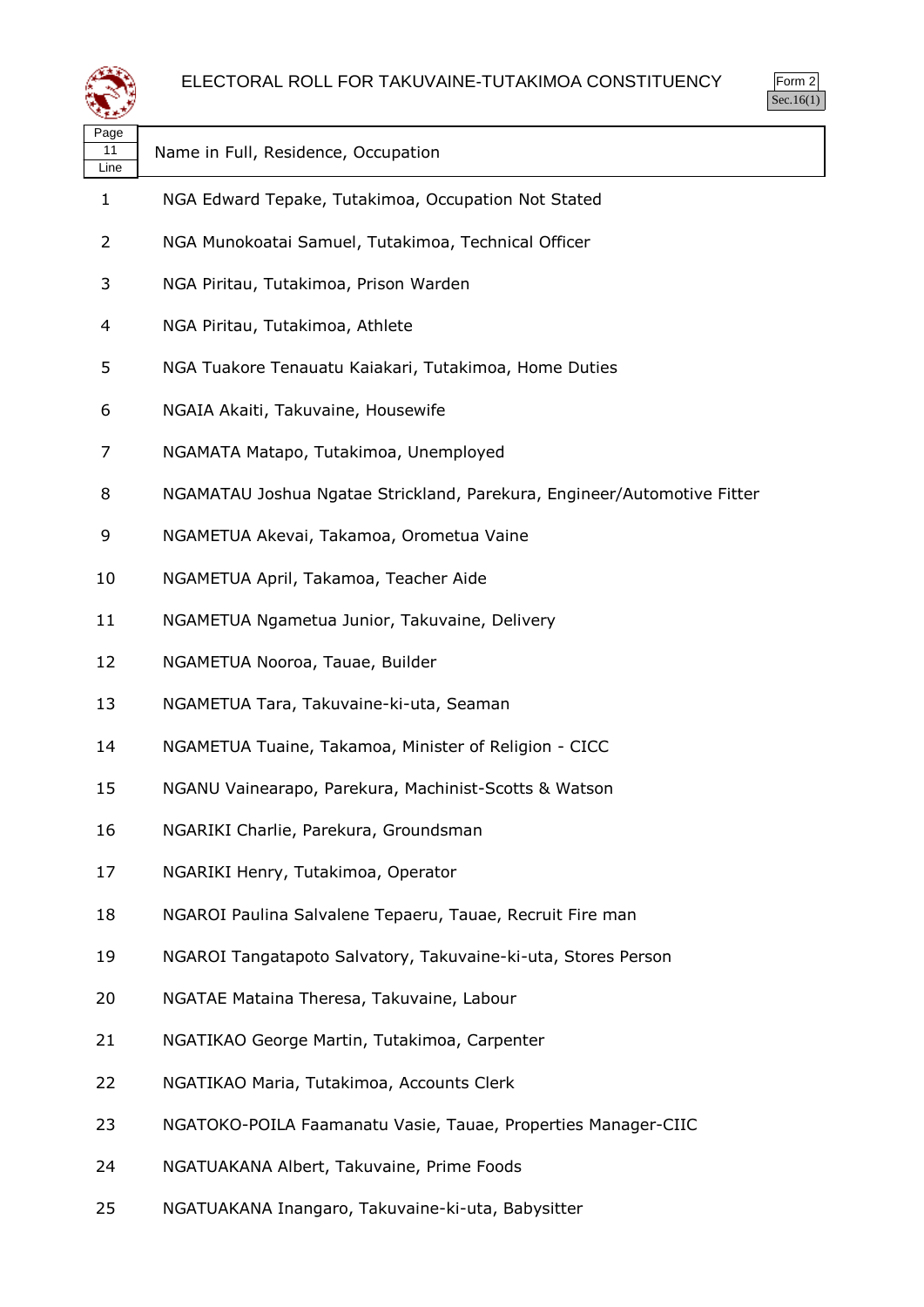



| Page<br>12<br>Line | Name in Full, Residence, Occupation                                  |
|--------------------|----------------------------------------------------------------------|
| 1                  | NGATUAKANA Paurangi, Takuvaine-ki-tai, Worker FBI                    |
| $\overline{2}$     | NGAU Terepai, Takuvaine, Housewife                                   |
| 3                  | NGAVAVIA Moetaua, Takuvaine-ki-uta, Pensioner                        |
| 4                  | NGAVAVIA Poko, Taumo, Self Employed                                  |
| 5                  | NGAVAVIA Tererui, Takuvaine-ki-uta, Pensioner                        |
| 6                  | NICHOLAS Christopher, Tutakimoa, Diver                               |
| 7                  | NICHOLAS Jovan Trevor, Tutakimoa, Cleaner                            |
| 8                  | NICHOLLS George George, Takuvaine-ki-uta, Fireman                    |
| 9                  | NICHOLLS Temaeu-o-te-Rangi Florrie Sylvia, Takuvaine, Shop Assistant |
| 10                 | NIKAU Tinonui Akamura, Takuvaine, Teacher                            |
| 11                 | NIMEROTA Tereapii, Takuvaine, Health Worker                          |
| 12                 | NIMEROTA Teui Jnr, Takuvaine, Planter                                |
| 13                 | NOOAPII Rimamaki, Takuvaine-ki-tai, Housewife                        |
| 14                 | NOOAPII Teinakore, Takuvaine, Settlements Analyst                    |
| 15                 | NOOROA RIMA Marina Teremoana, Takuvaine, Finance Manager             |
| 16                 | O'BRIEN Daniel Ataua, Parekura, General Manager - CITC               |
| 17                 | O'CONNELL Stuart, Tutakimoa, Catholic Bishop                         |
| 18                 | OKIRUA Tereora, Takuvaine-ki-tai, Factory Processor - Sambo's        |
| 19                 | OKOTAI Okotai Jnr, Tutakimoa, Unemployed                             |
| 20                 | OKOTAI Polinahe Arapai, Tutakimoa, Unemployed                        |
| 21                 | OLAH Alex Teariki, Teotue, Manager                                   |
| 22                 | OTI Rautini Liam, Parekura, Carpenter                                |
| 23                 | PAERAU Nooroa, Takuvaine, Domestic Duties                            |
| 24                 | PAERAU Teturi Tom Daniel, Takuvaine, Retail                          |
| 25                 | PAITI Dave Pukenga, Takuvaine, TCI Worker                            |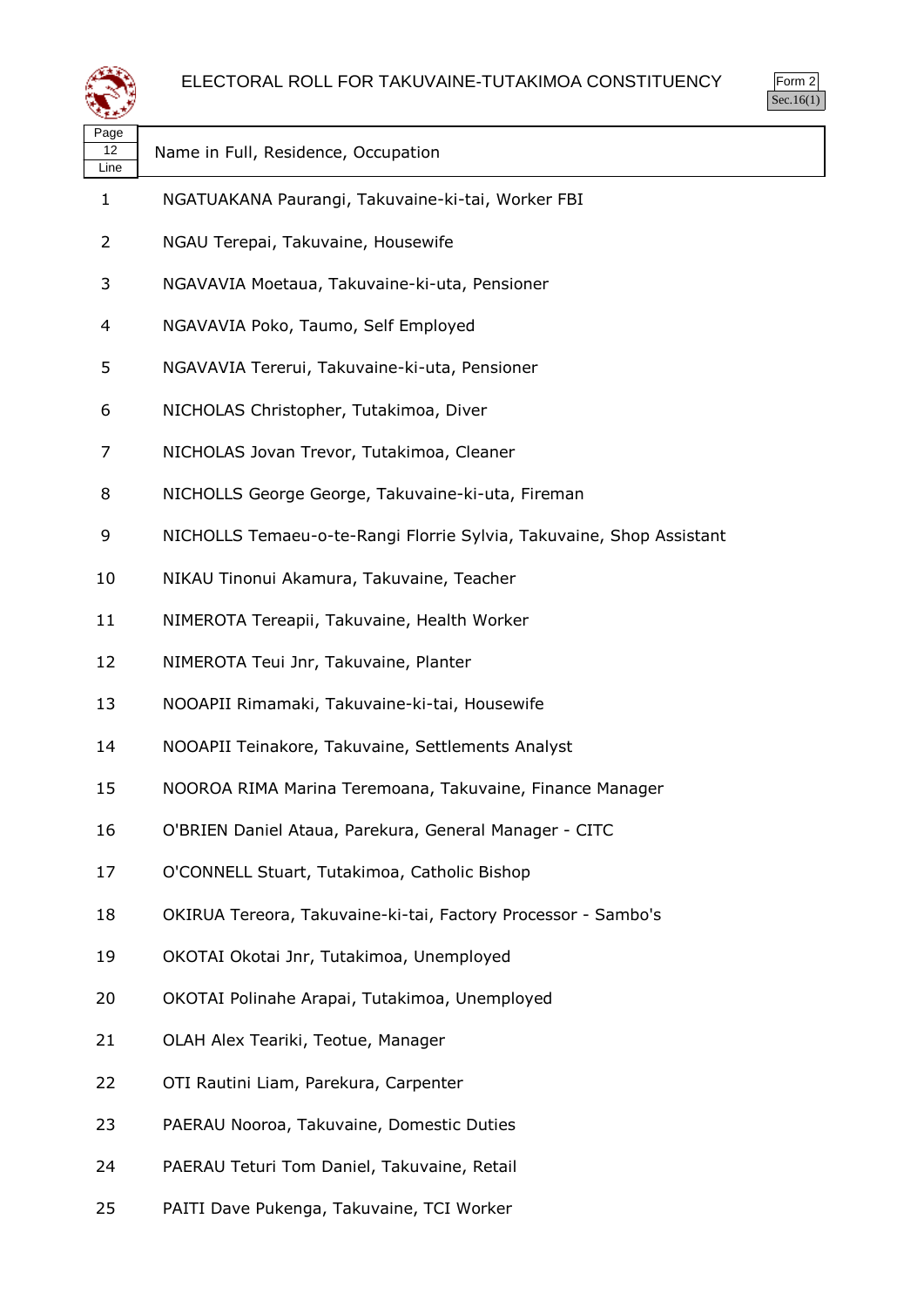

| Page<br>13<br>Line | Name in Full, Residence, Occupation                                       |
|--------------------|---------------------------------------------------------------------------|
| $\mathbf{1}$       | PAITI Michelle Margaret, Takuvaine, Just Play Manager                     |
| $\overline{2}$     | PAITI Placido, Takuvaine, Planter                                         |
| 3                  | PAKITOA Maryann Ngatokorua Maire Tamatea Celine, Teotue, Registered Nurse |
| 4                  | PAORA Rimamotu Piriangaoa, Takuvaine-ki-uta, Domestic Duties              |
| 5                  | PAPATUA Marina Terangi, Tutakimoa, Student                                |
| 6                  | PAPATUA Ngavaevae, Teotue, School Teacher                                 |
| 7                  | PAPATUA Tuatiaki, Tutakimoa, Tourism Visitation Coordinator               |
| 8                  | PAPATUA-JUSTINO Veronica, Tutakimoa, Clerk-Justice                        |
| 9                  | PAPATUA-TEAO Ngatamariki, Tutakimoa, Retired                              |
| 10                 | PARATAINGA Temarangi, Takuvaine-ki-uta, School Teacher                    |
| 11                 | PARE Melanie, Tutakimoa, Shop Assistant                                   |
| 12                 | PARE Teokotai, Tutakimoa, Unemployed                                      |
| 13                 | PATIA Petronilla Sally, Tutakimoa, Domestic Duties                        |
| 14                 | PATIA Tangaina, Tutakimoa, School Teacher                                 |
| 15                 | PATIA Tangaina Ronald, Tutakimoa, Finance Officer - BCI                   |
| 16                 | PAULO Takaria Jack, Tutakimoa, Unemployed                                 |
| 17                 | PEARSON Katharine Marion, Tutakimoa, Bank Teller                          |
| 18                 | PERA Naraiti Teariki, Parekura, Retired                                   |
| 19                 | PERHAM Gina Maria Noopoti Chelsea, Takuvaine, Retail Supervisor           |
| 20                 | PETERO Nia Ngamarama, Takuvaine, Self Employed-Carver                     |
| 21                 | PEYROUX Oliver Kao Tangiiau, Tutakimoa, Artist/Screenprinting             |
| 22                 | PINIATA Honu, Takuvaine, Occupation Not Stated                            |
| 23                 | PITA Lucia Moe, Tutakimoa, Secretary                                      |
| 24                 | PITA Munokoakura, Tutakimoa, Pearl Farmer                                 |
|                    |                                                                           |

PITA Munokoakura Michael, Tutakimoa, Shop Assistant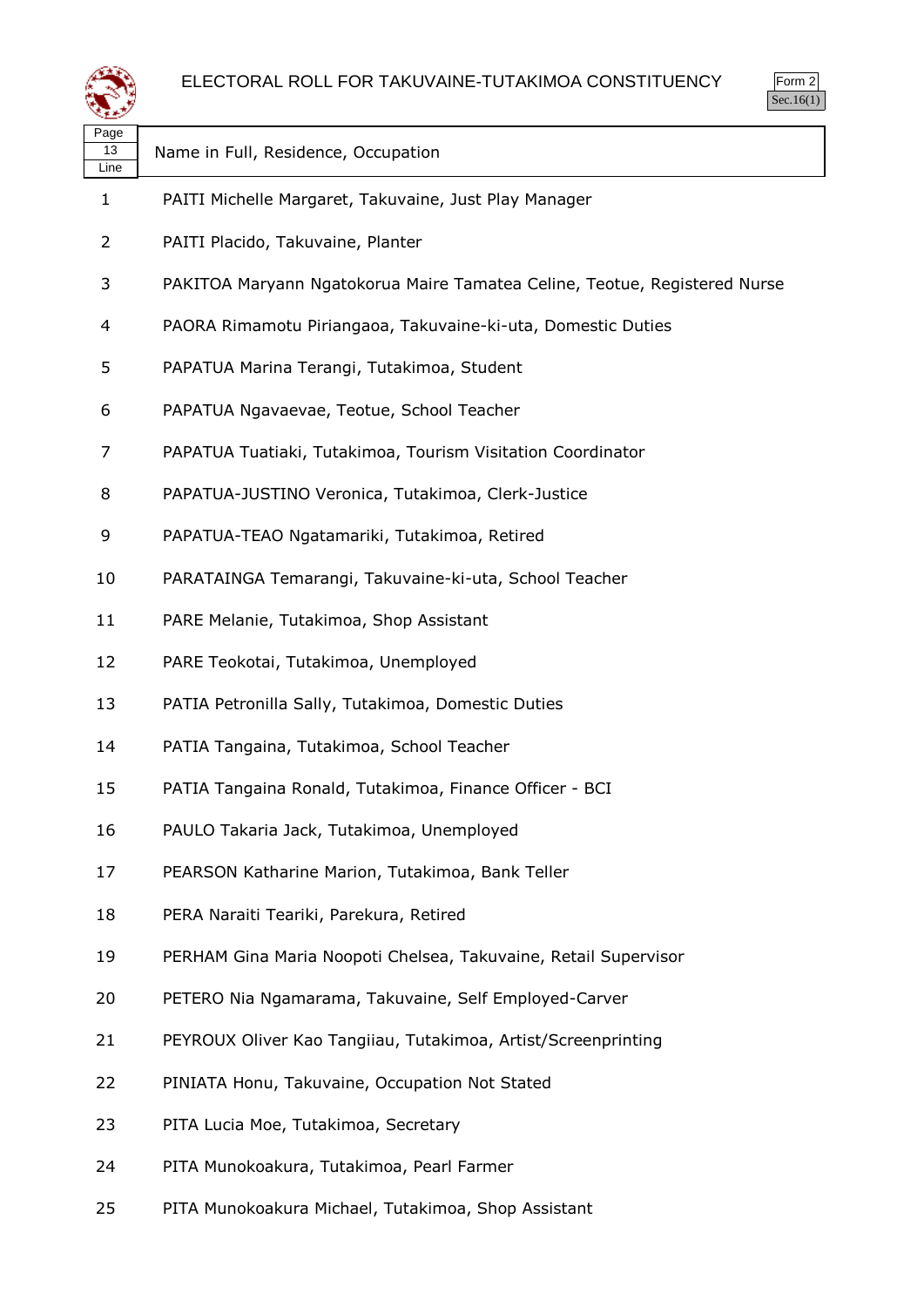

| m<br>г<br>., |
|--------------|
|              |

| Page<br>14<br>Line | Name in Full, Residence, Occupation                       |
|--------------------|-----------------------------------------------------------|
| 1                  | PITA Noora, Tutakimoa, Financial Officer                  |
| 2                  | PITA Simon Toto, Tutakimoa, Retired                       |
| 3                  | PITA Tamaine-Nooroa Tara, Tutakimoa, Unemployed           |
| 4                  | PITA Teokotai Stewart, Tutakimoa, Prime Foods             |
| 5                  | POARU Tere Evangelia, Parekura, Maintenance Officer       |
| 6                  | POARU Tetueroo Urima William, Takuvaine, Maintenance      |
| 7                  | POARU William Kuro Terongo, Takuvaine, Health Inspector   |
| 8                  | POILA Epii, Tauae, Police Officer                         |
| 9                  | POILA Makirere, Tutakimoa, Telecom Operator               |
| 10                 | POILA Pakuu, Tutakimoa, Cook Islands Maritime Officer     |
| 11                 | POILA Tarani, Tutakimoa, Seamstress-Tuki's                |
| 12                 | POKIPOKI Tanire Natua, Takamoa, Theological Student       |
| 13                 | POKIPOKI Tuatai Elizabeth, Takamoa, Theological Student   |
| 14                 | POKOINA Ian, Takuvaine-ki-uta, Seaman                     |
| 15                 | POKOTEA Paeara, Takuvaine, Airport Authority Worker       |
| 16                 | PONIA Julian Raylene, Takuvaine, Secretary                |
| 17                 | PONIA Peirangi, Takuvaine-ki-uta, Bank Officer            |
| 18                 | PORIMA Matapakia, Takuvaine, Labourer                     |
| 19                 | POSADA Simon, Takuvaine, Mechanic                         |
| 20                 | POSIMANI Gina Leigh Marama, Tutakimoa, Babysitter         |
| 21                 | POTORU Tekura, Takuvaine-ki-tai, Pu Tapere                |
| 22                 | POTORU-RAIRI Elizabeth, Takuvaine-ki-tai, Domestic Duties |
| 23                 | POUAO Pokoina, Takuvaine-ki-tai, Home Duties              |
| 24                 | POUAO Teuira, Takuvaine, Occupation Not Stated            |
| 25                 | POUAO Vainetutai, Takuvaine-ki-tai, Sales Clerk           |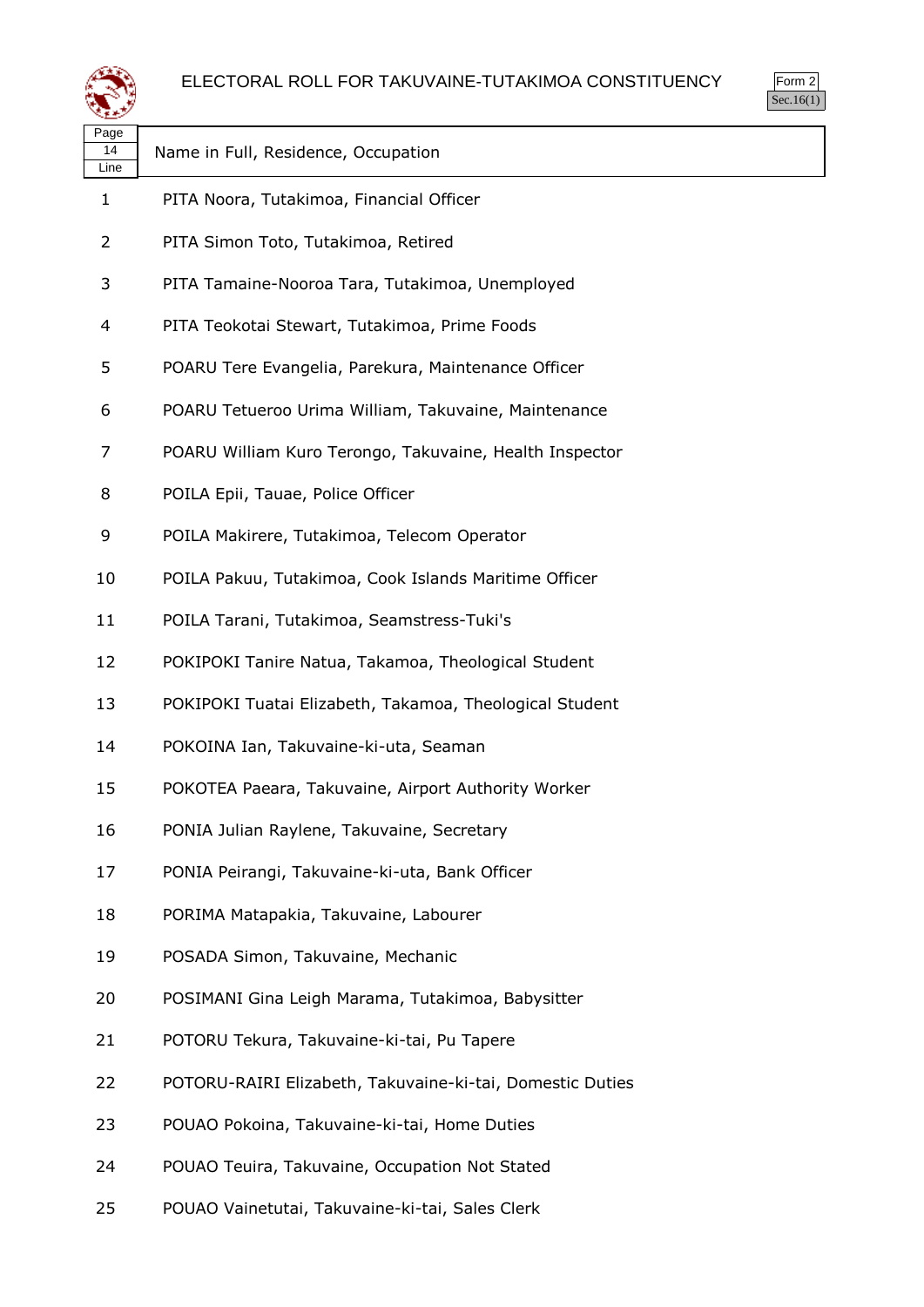

| rm<br>л |
|---------|
|         |

| Page<br>15<br>Line | Name in Full, Residence, Occupation                                       |
|--------------------|---------------------------------------------------------------------------|
| 1                  | POWELL Ronald Tearaia, Tutakimoa, Retired                                 |
| 2                  | POWELL Tracey Ann, Takuvaine, Admin                                       |
| 3                  | POWELL William Ioaba, Tutakimoa, Self Employed                            |
| 4                  | PUKERUA Deborah, Takuvaine-ki-tai, Printer                                |
| 5                  | PUKERUA Iete Emanuel, Takuvaine, Butcher                                  |
| 6                  | PUKERUA Merle, Takuvaine, Teacher                                         |
| 7                  | PUNUA Teremoana Mason Junior, Takuvaine, Student                          |
| 8                  | PUPUKE Tihau, Tutakimoa, Shop Assistant                                   |
| 9                  | PURCELL Teremoana, Tutakimoa, Waitress                                    |
| 10                 | PUREAU Mariri, Takuvaine-ki-uta, Mechanic                                 |
| 11                 | PURUA Danielle Metua Ariki, Tutakimoa, Cashier                            |
| 12                 | PUTI Taaki Roururoaroa, Tutakimoa, Labourer/Builder                       |
| 13                 | PUTUA Teinakore, Tutakimoa, Unemployed                                    |
| 14                 | RAITA Steven Tepou, Takuvaine, Occupation Not Stated                      |
| 15                 | RAITA Steven Tuakeu, Takuvaine, Prime Foods                               |
| 16                 | RAMEA Elizabeth, Takuvaine, Domestic Duties                               |
| 17                 | RANGI Pauline, Takuvaine-ki-uta, Police Officer                           |
| 18                 | RAO Divakar, Tutakimoa, Teacher                                           |
| 19                 | RAO Uma Wati, Tutakimoa, Doctor                                           |
| 20                 | RAPOTO Apikaira, Tutakimoa, Cook Islands News                             |
| 21                 | RAPOTO Tina Rotoua, Tutakimoa, Babysitter                                 |
| 22                 | RAPOTO Tua, Tutakimoa, Electrician                                        |
| 23                 | RASMUSSEN Annabella Grace, Takuvaine, Self Employed - Filming and Fashion |
| 24                 | RASMUSSEN George Murray, Tutakimoa, Occupation Not Stated                 |

RAURAA Andrew Tereapii, Takuvaine, Mechanic - Pickering Motors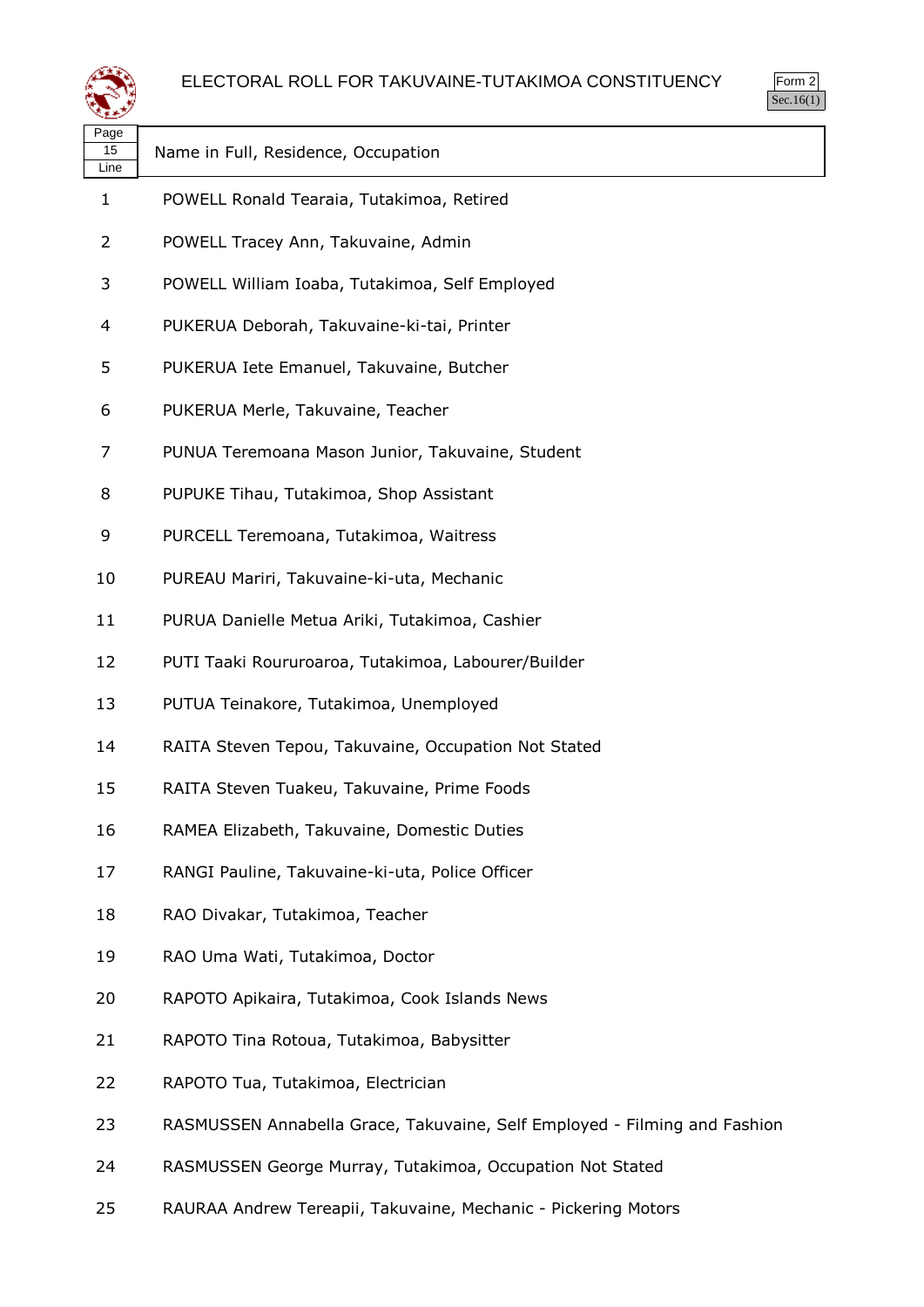



| Page<br>16<br>Line | Name in Full, Residence, Occupation                         |
|--------------------|-------------------------------------------------------------|
| 1                  | RAURAA Melani, Taumo, Domestic Duties                       |
| 2                  | RAURAA Okirua Nooroa, Taumo, Shop Assistant                 |
| 3                  | RAVE Taiti, Teotue, Domestic Duties                         |
| 4                  | RENNIE Mene, Tutakimoa, Retired                             |
| 5                  | REREMOANA Andrew, Takuvaine, Shop Assistant                 |
| 6                  | REREMOANA Mary Upokoina, Tutakimoa, Housewife               |
| 7                  | REREMOANA Reremoana, Tutakimoa, Senior Operator             |
| 8                  | REVI Ngapoko, Tutakimoa, Kitchen Hand                       |
| 9                  | RIMA Nooroa, Takuvaine-ki-uta, Unemployed                   |
| 10                 | RINGI Jasmine Mandey Angelina, Takuvaine-ki-uta, Unemployed |
| 11                 | RINGIAO Teremoana, Takuvaine-ki-uta, Retired                |
| 12                 | ROBERT Akua John, Tutakimoa, Chef                           |
| 13                 | ROBERT Roma Margaret, Takuvaine Valley, Sales Assistant     |
| 14                 | ROI Ann-Marie Vahineritua, Takuvaine, University Student    |
| 15                 | ROI Ngatokotoru, Tutakimoa, Waitress                        |
| 16                 | ROKIVAI Nooroa Mana, Parekura, Planter                      |
| 17                 | ROTA Sean, Takuvaine, Contractor                            |
| 18                 | ROTA Tu-apikepike Tutu, Kaviri, Retired                     |
| 19                 | ROURU Mata, Takuvaine-ki-uta, Tea Lady                      |
| 20                 | ROURU Moe, Tutakimoa, Shop Assistant                        |
| 21                 | ROURU Rima, Tutakimoa, Labourer                             |
| 22                 | RUATOE Katherine, Takuvaine, ANZ Bank Officer               |
| 23                 | RUBISZ Ignacy John, Tutakimoa, Teacher                      |
| 24                 | RUDDELL Richard John, Tutakimoa, Accountant                 |

RURA Teko Honu, Takuvaine, Labourer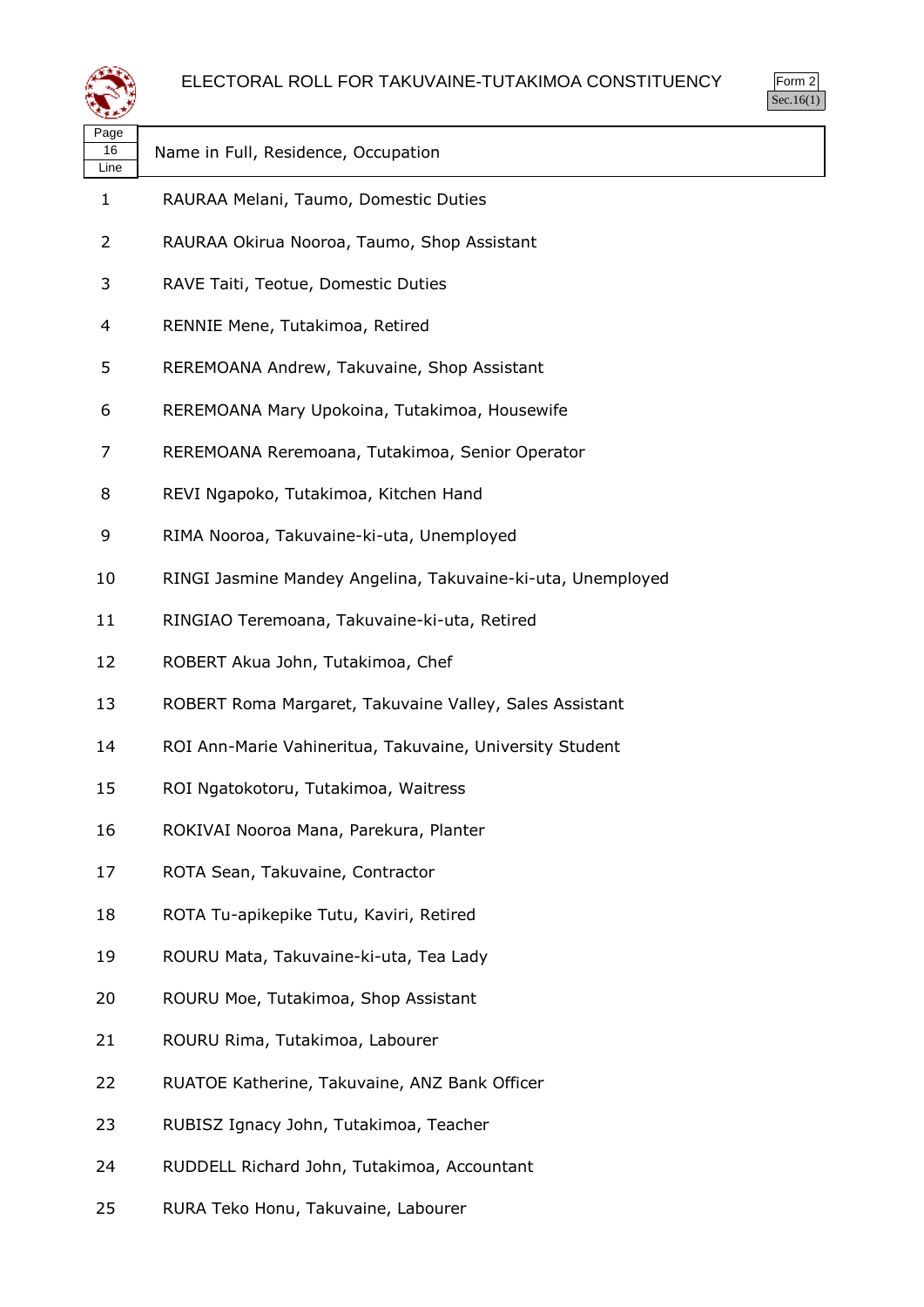

| Page<br>17<br>Line | Name in Full, Residence, Occupation                              |
|--------------------|------------------------------------------------------------------|
| 1                  | SAGATU Bucky, Takuvaine, Security                                |
| 2                  | SAITU Henry Tekerangi, Takamoa, Theological Student              |
| 3                  | SAITU Manukura Tekura, Takamoa, Theological Student              |
| 4                  | SAITU Tautaiputa Puta, Takamoa, Theological Student              |
| 5                  | SAMSON Tara, Takamoa, Theological Student                        |
| 6                  | SAMSON Tina, Tutakimoa, Student                                  |
| 7                  | SAVAGE Anna Ngaoa, Takuvaine-ki-uta, Customer Service Manager    |
| 8                  | SAVAGE Georgina Henrietta, Takuvaine, Retired                    |
| 9                  | SAVAGE Henry, Takuvaine-ki-uta, CAD Systems Supervisor           |
| 10                 | SAVAGE Lorreen Tungane, Takuvaine-ki-tai, Air Traffic Controller |
| 11                 | SAVAGE Makai Maria Cynthia, Takuvaine-ki-uta, Teacher Aide       |
| 12                 | SAVAGE Michael Kenneth, Takuvaine-ki-uta, Finance Manager        |
| 13                 | SAVAGE Miimetua, Takuvaine-ki-tai, Housewife                     |
| 14                 | SAVAGE Thomas Tia, Takuvaine-ki-uta, Teacher                     |
| 15                 | SAVAGE Vainiuokaoka, Takuvaine-ki-uta, Teacher                   |
| 16                 | SAVAIINAEA Teinamaki Tina, Takuvaine, Retired                    |
| 17                 | SETEPHANO Nooroa, Takuvaine, Waitress                            |
| 18                 | SETEPHANO Tipora, Tutakimoa, Retired                             |
| 19                 | SHERWIN Antony Brian, Tutakimoa, Security Guard                  |
| 20                 | SHERWIN Winnie Tutai, Tutakimoa, Housewife                       |
| 21                 | SILA Teokotai o Ropati Ieremia, Takuvaine-ki-tai, Retired        |
| 22                 | SILA Tui Vaine, Takuvaine-ki-tai, Labourer-CITC                  |
| 23                 | SIMPSON Jonathan Lee, Takuvaine, Airport Security Officer        |
| 24                 | SIMPSON Terii Tauraa, Takuvaine-ki-uta, Cashier                  |
| 25                 | SMITH Annette Barbara, Tauae, Accounts Manager                   |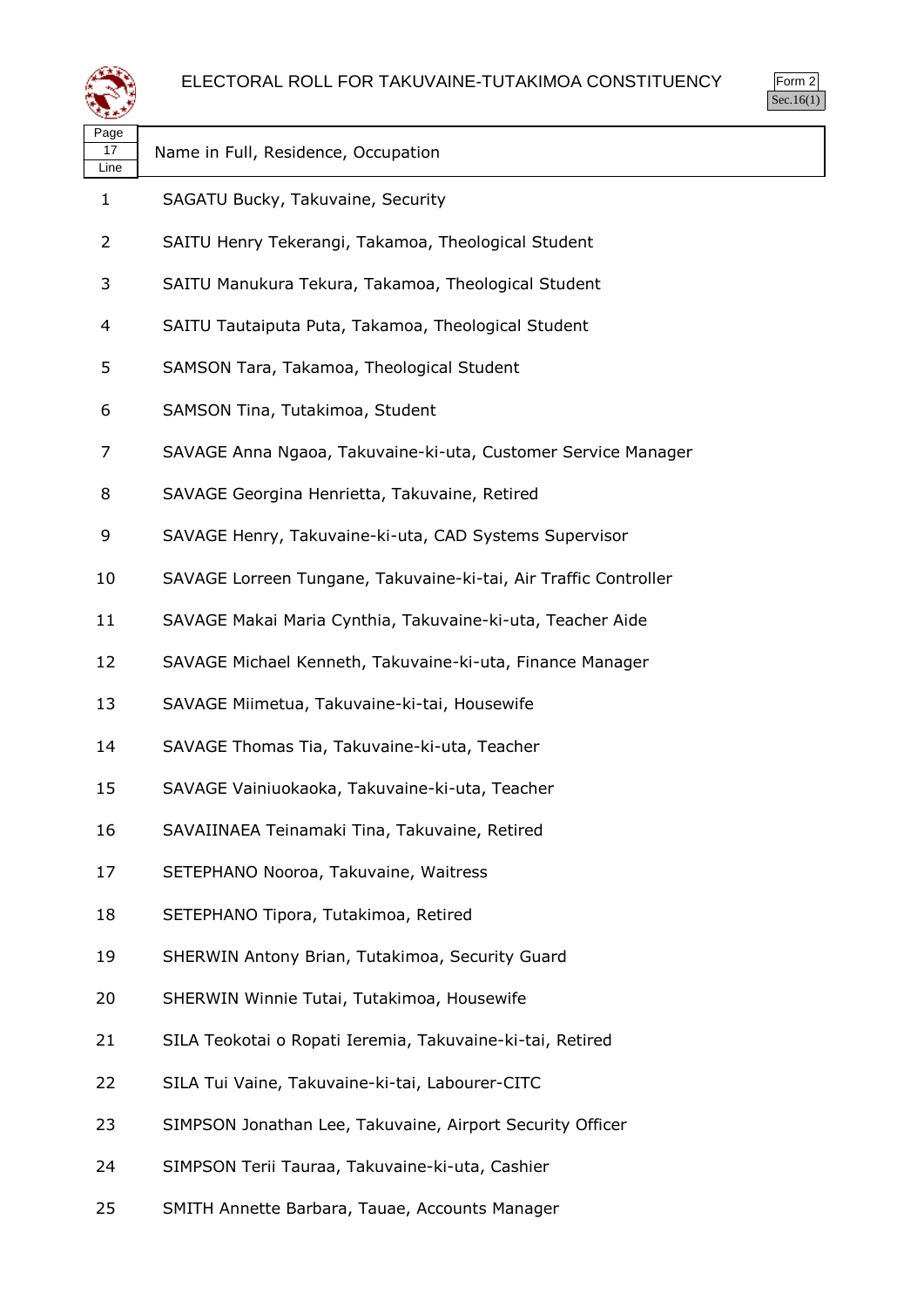



| Page<br>18<br>Line | Name in Full, Residence, Occupation                       |
|--------------------|-----------------------------------------------------------|
| $\mathbf{1}$       | SORIMATA Meretania Christina, Takamoa, Student            |
| 2                  | SORIMATA Sorimata, Takamoa, Student                       |
| 3                  | STRICKLAND Cameron Cecil, Parekura, Student               |
| 4                  | STRICKLAND Ngatokorua, Parekura, Customs Officer          |
| 5                  | STRICKLAND Teariki Mauariki Lloyd, Parekura, Student      |
| 6                  | STRICKLAND Teokotai, Parekura, Mechanic                   |
| 7                  | STRICKLAND Teraumana John Cameron, Takuvaine, Mechanic    |
| 8                  | SWORD Barry, Takuvaine-ki-uta, Home Duties                |
| 9                  | TAAMARU Leonie Upokoina, Takuvaine, Waitress-Trader Jacks |
| 10                 | TAEA Pamela, Takuvaine-ki-uta, Housewife                  |
| 11                 | TAERO Rahapa Ngametua, Tutakimoa, Security                |
| 12                 | TAIA Bree, Tutakimoa, Accounts Clerk                      |
| 13                 | TAIA Joseph David, Tutakimoa, Occupation Not Stated       |
| 14                 | TAIA Rangi Takapua, Tutakimoa, Builder                    |
| 15                 | TAIA Sonia Rerekura, Tutakimoa, Customer Services         |
| 16                 | TAIA Teariki, Parekura, Retired                           |
| 17                 | TAITAI Areke, Takuvaine, Unemployed                       |
| 18                 | TAKIOA Miimetua, Takuvaine, Private employment            |
| 19                 | TAMARUA Margueritte Jane, Taputapuatea, Waitress          |
| 20                 | TAMATOA Rimaati, Takuvaine-ki-tai, Shop Assistant         |
| 21                 | TAMATOA Rourukeu Andrew, Takuvaine, Labourer              |
| 22                 | TAMOE Akatu, Takuvaine-ki-uta, Housewife                  |
| 23                 | TAMOE Kiriorea Mariri, Takuvaine, Kitchen Hand            |
| 24                 | TANGA Yasmina Hila, Takuvaine, Retail Assistant           |
| 25                 | TANGAROA Oltaches, Takuvaine, Island Craft Carver         |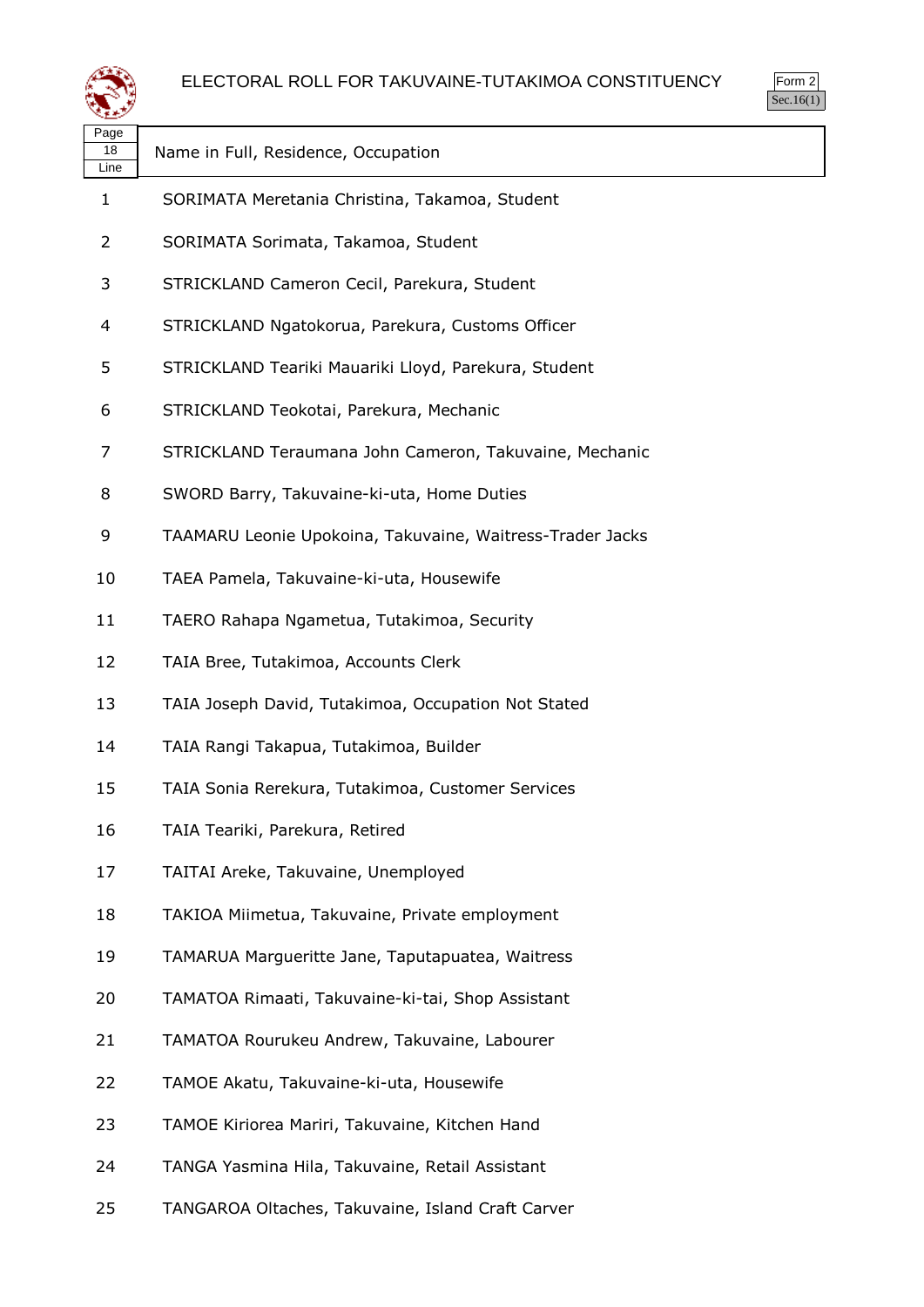

| Page<br>19<br>Line | Name in Full, Residence, Occupation                                          |
|--------------------|------------------------------------------------------------------------------|
| $\mathbf{1}$       | TANGATAPOTO Metuamoeroa, Tutakimoa, Self-Employed                            |
| $\overline{2}$     | TANGATAPOTO Teremoana, Takuvaine, Shop assistant                             |
| 3                  | TANGATA-TUTAI Teina, Takuvaine-ki-uta, Labourer                              |
| 4                  | TANGI Abraham, Tutakimoa, Occupation Not Stated                              |
| 5                  | TANGI Louisa, Tutakimoa, Salesperson                                         |
| 6                  | TANGI Phillip T. W, Tutakimoa, Systems Administrator                         |
| 7                  | TANGI Teokotai, Tutakimoa, Housewife                                         |
| 8                  | TANGI Victoria, Tutakimoa, Student                                           |
| 9                  | TANGI JIM Frank, Tutakimoa, Carver                                           |
| 10                 | TANGIANAU Teremanuia, Takuvaine-ki-uta, Self Employed                        |
| 11                 | TANGIMETUA Michael Enosh, Tutakimoa, Checkout Operator                       |
| 12                 | TANGIMETUA Mii Tuatini Taggy, Takuvaine, Government Statistician             |
| 13                 | TANGIMOKOPUNA Maaraanau, Tutakimoa, Clerk Assistant                          |
| 14                 | TANGUA Jacob, Takuvaine, Student                                             |
| 15                 | TAOMIA Tuaongo, Takuvaine, Theological Student                               |
| 16                 | TAPOKI Matangi, Takuvaine-ki-uta, Fireman                                    |
| 17                 | TAPOKI STORY Oscarlina Marie, Takuvaine-ki-uta, Aviation Security Specialist |
| 18                 | TAPUTOA Moeroa, Takuvaine, Mechanic                                          |
| 19                 | TAPUTOA Ngatokorua, Takuvaine, Unemployed                                    |
| 20                 | TAPUTOA NGAMETUA Matavaia, Takuvaine, Kitchen hand-Mama's Café               |
| 21                 | TARA Ngatokotoru, Takuvaine, Teacher                                         |
| 22                 | TARA TOLEVU Destiny Riannon Te-Marama-Nui, Parekura, Social Worker           |
| 23                 | TARAIA Dion Teinakore, Tutakimoa, Labourer                                   |
| 24                 | TARARO Ngarue Natama Paul, Takuvaine, Student                                |
| 25                 | TARARO Raita Freeman, Takuvaine, Fireman - RFS                               |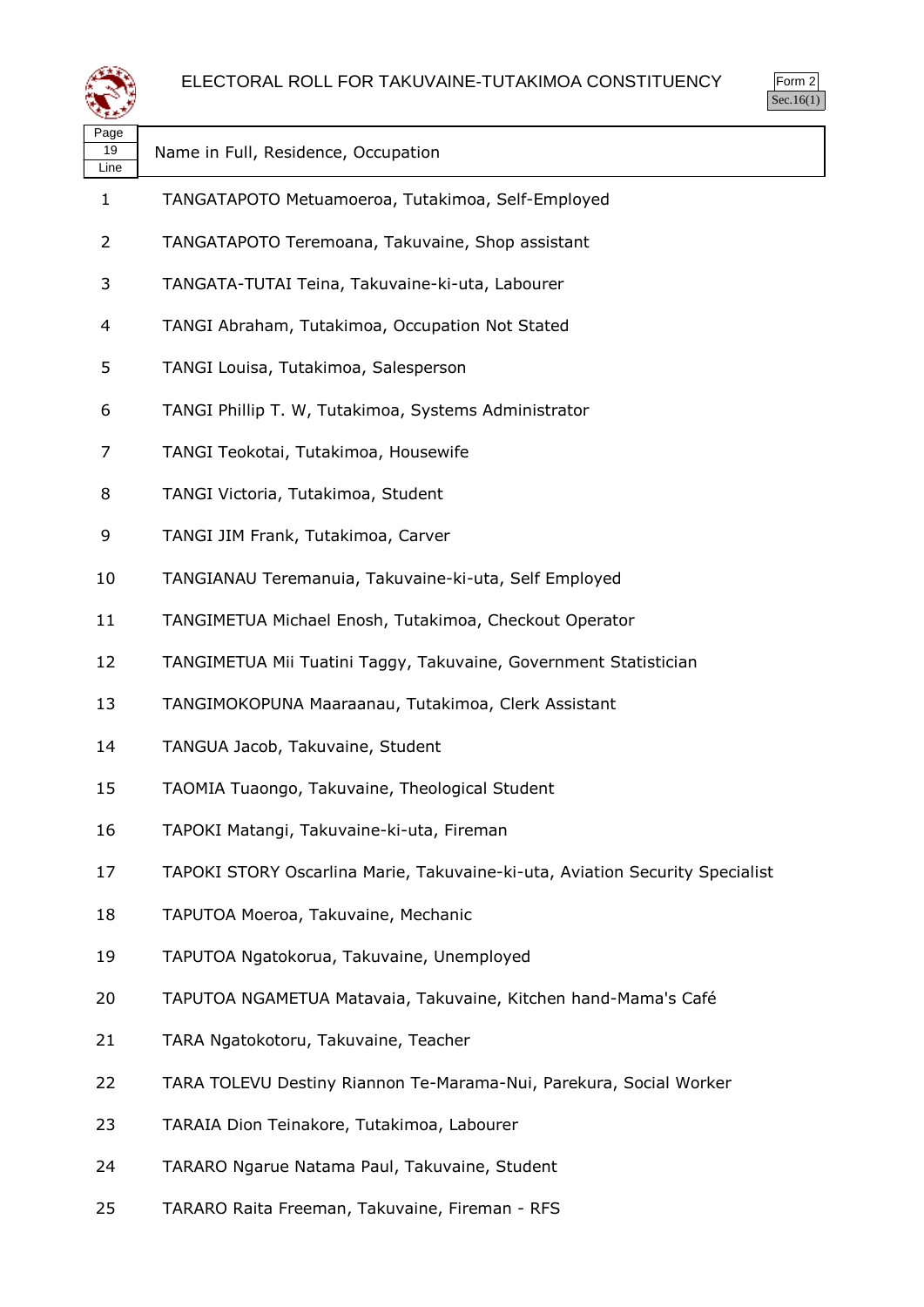

| Page<br>20<br>Line | Name in Full, Residence, Occupation                                  |
|--------------------|----------------------------------------------------------------------|
| $\mathbf{1}$       | TARARO Takuina Damien, Takuvaine, Technician                         |
| 2                  | TARARO Teresa Agnes, Tutakimoa, Distance Education Administrator     |
| 3                  | TARARO Tumariki Tauraariki Athanasio, Tutakimoa, Bank Officer        |
| 4                  | TARIPO Rio Keu, Takuvaine, Self Employed                             |
| 5                  | TAUFAHEMA Etana, Tutakimoa, Labourer                                 |
| 6                  | TAUMAA Matangaro, Takuvaine-ki-uta, Home Duties                      |
| 7                  | TAURANGA Atai, Takuvaine-ki-uta, Labourer                            |
| 8                  | TAUTA Travel, Takuvaine, Security                                    |
| 9                  | TAVIONI Ietita Meiti, Tutakimoa, Housewife                           |
| 10                 | TAVIONI Sean Henry, Tutakimoa, Occupation Not Stated                 |
| 11                 | TEAEA Henry Antoine, Takuvaine, Airport Customs Officer              |
| 12                 | TEAEA Noo Opati, Kaviri, Sales Manager                               |
| 13                 | TEAEA Peter Kapi, Takuvaine, Project Officer                         |
| 14                 | TEAEA Tina Maire, Takuvaine, Student                                 |
| 15                 | TEAEA Tuainekore, Kaviri, Finance Officer                            |
| 16                 | TEAIO Paul, Tutakimoa, Retired                                       |
| 17                 | TEAIO Uaongo Lilia, Tutakimoa, Unemployed                            |
| 18                 | TEARETOA Teariki Tokokura, Takuvaine, Medical Radiation Technologist |
| 19                 | TEARII Casimir Tamavua, Tutakimoa, Shopp Assistant - Prime Foods     |
| 20                 | TEARII Narii, Parekura, Maintenance Officer                          |
| 21                 | TEARII Tamaiti Faustinaus, Tutakimoa, Planter                        |
| 22                 | TEARII Tamaitikanga, Tutakimoa, Painter                              |
| 23                 | TEARIKI Metua, Takuvaine, Teacher                                    |
| 24                 | TEARIKI Patricia, Takuvaine, Cashier                                 |

TEAURERE Davida Junior, Takuvaine, Painter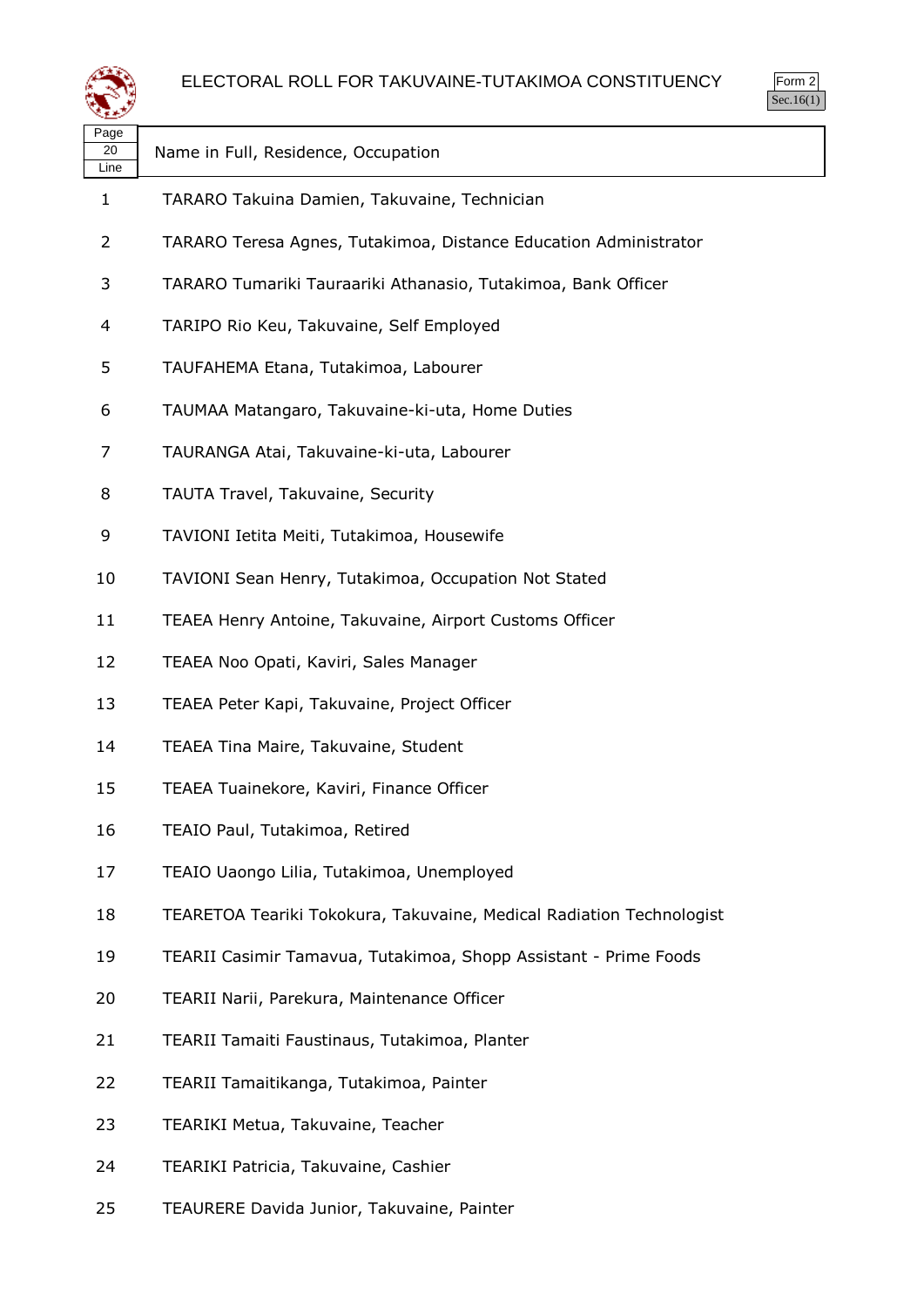



| Page<br>21<br>Line | Name in Full, Residence, Occupation                               |
|--------------------|-------------------------------------------------------------------|
| $\mathbf{1}$       | TEIHO Ngatokorua, Takuvaine, Car Groomer                          |
| $\overline{2}$     | TEINA Tangatakere, Tutakimoa, Carver - ICL                        |
| 3                  | TEINA Tutai, Takuvaine-ki-uta, Pensioner                          |
| 4                  | TEINAKI Julian, Tutakimoa, Housewife                              |
| 5                  | TEINAKI Ketia Elizabeth, Tutakimoa, Shop Assistant                |
| 6                  | TEIO Edna, Takuvaine, Office Administrator                        |
| 7                  | TEIO Parea, Takuvaine, Mechanic                                   |
| 8                  | TEITI Margaret, Tutakimoa, Waitress                               |
| 9                  | TEKEU Lilia, Takuvaine-ki-tai, Shop Assistant                     |
| 10                 | TEKEU Teremoana, Takuvaine-ki-tai, Stores worker                  |
| 11                 | TEKORONA Aketaau, Takuvaine-ki-tai, Domestic Duties               |
| 12                 | TEMANU Terangi, Takuvaine-ki-uta, Domestic Duties                 |
| 13                 | TEOKOTAI Jasmin Buquis, Takuvaine, Check out Operator             |
| 14                 | TEOKOTAI Puraka-ki-Iva, Tutakimoa, Bowser Attendant               |
| 15                 | TEOKOTAI Tokerau, Takamoa, Student                                |
| 16                 | TEPA Nganu-Upokoina Tepaiti, Takuvaine-ki-tai, Labourer           |
| 17                 | TERE Ngavavia, Takuvaine-ki-uta, Shop Attendant                   |
| 18                 | TEREAPII Taaaere, Takuvaine, Monitoring & Compliance Officer BTIB |
| 19                 | TEREKIA Isabelle Tuaine-Kore-O-Steven, Tutakimoa, Finance Officer |
| 20                 | TEREKIA Paul, Tutakimoa, Chef                                     |
| 21                 | TERERUI Joseph, Takuvaine-ki-uta, Security Supervisor             |
| 22                 | TERERUI Stephanie Akeinangaro, Takuvaine, Shop Assistant          |
| 23                 | TEREVA Tereva Timothy Francis, Takuvaine, Car groomer             |
| 24                 | TEREVA Tukuavatea, Parekura, Self Employed                        |
| 25                 | TETAVA Nooroa, Takuvaine-ki-uta, Plumber                          |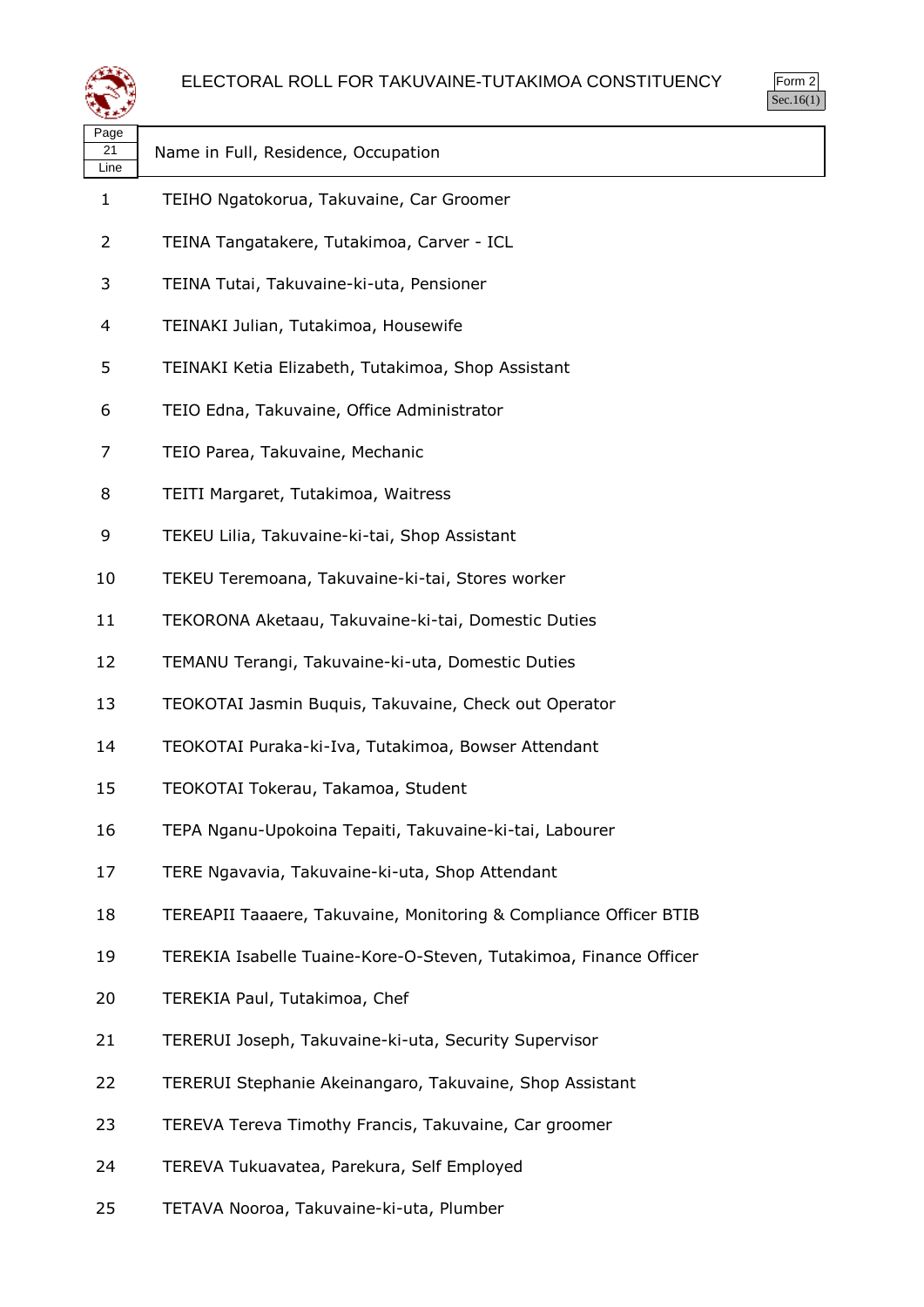

| Page<br>22<br>Line | Name in Full, Residence, Occupation                                 |
|--------------------|---------------------------------------------------------------------|
| $\mathbf{1}$       | TEUIRA Travel, Takuvaine, Operator-Aponga Uira                      |
| 2                  | TEULILO Timothy James, Takuvaine, Accountant-Polynesian Rentals     |
| 3                  | TE-WHARE Matatia, Takuvaine, Meat processor                         |
| 4                  | THORPE Lesley Tamaro, Tutakimoa, Raro Plumbing Labourer             |
| 5                  | TIAITI Cheryl Chloe Rosali, Takuvaine, Employee at CITC Supermarket |
| 6                  | TIAITI Josiah, Takuvaine, Junior Mechanic                           |
| 7                  | TIAITI Mata, Takuvaine-ki-uta, Housewife                            |
| 8                  | TIAITI Ngatokoono, Takuvaine-ki-uta, Labourer-Air NZ                |
| 9                  | TIAITI Ngatokorua, Takuvaine Valley, Assistant Bowser Attendant     |
| 10                 | TIAITI Teinakore, Takuvaine-ki-uta, Labourer                        |
| 11                 | TIAITI Teinakore Junior, Takuvaine Valley, Security Personal        |
| 12                 | TIAITI Tumataora, Takuvaine-ki-uta, Housewife                       |
| 13                 | TIANOA Narui, Tutakimoa, Housewife                                  |
| 14                 | TIANOA Rosaline, Tutakimoa, Student                                 |
| 15                 | TIAORE Jane Angeline, Takuvaine, Corner Store                       |
| 16                 | TIERE Helena Rite, Tutakimoa, Secondary School Teacher              |
| 17                 | TITI Moe, Takuvaine, Public Servant                                 |
| 18                 | TOKATAAKE Wesley, Teotue, Salesman                                  |
| 19                 | TOKIA Tuakore, Takuvaine, Unemployed                                |
| 20                 | TOKINTEITI-VIKTA Maerenteiti, Tutakimoa, Helper                     |
| 21                 | TOMOKINO Ngatamaine, Tauae, Engineering                             |
| 22                 | TOMOKINO Pauline, Tutakimoa, Waitress Manager                       |
| 23                 | TOPA Teokotai Teina, Tutakimoa, Maintenance Manager TMO             |
| 24                 | TOPA Tupunamoeroa, Tutakimoa, Domestic Duties                       |
|                    |                                                                     |

TOROTORO Ngametua, Takuvaine, CITC Deli Supervisor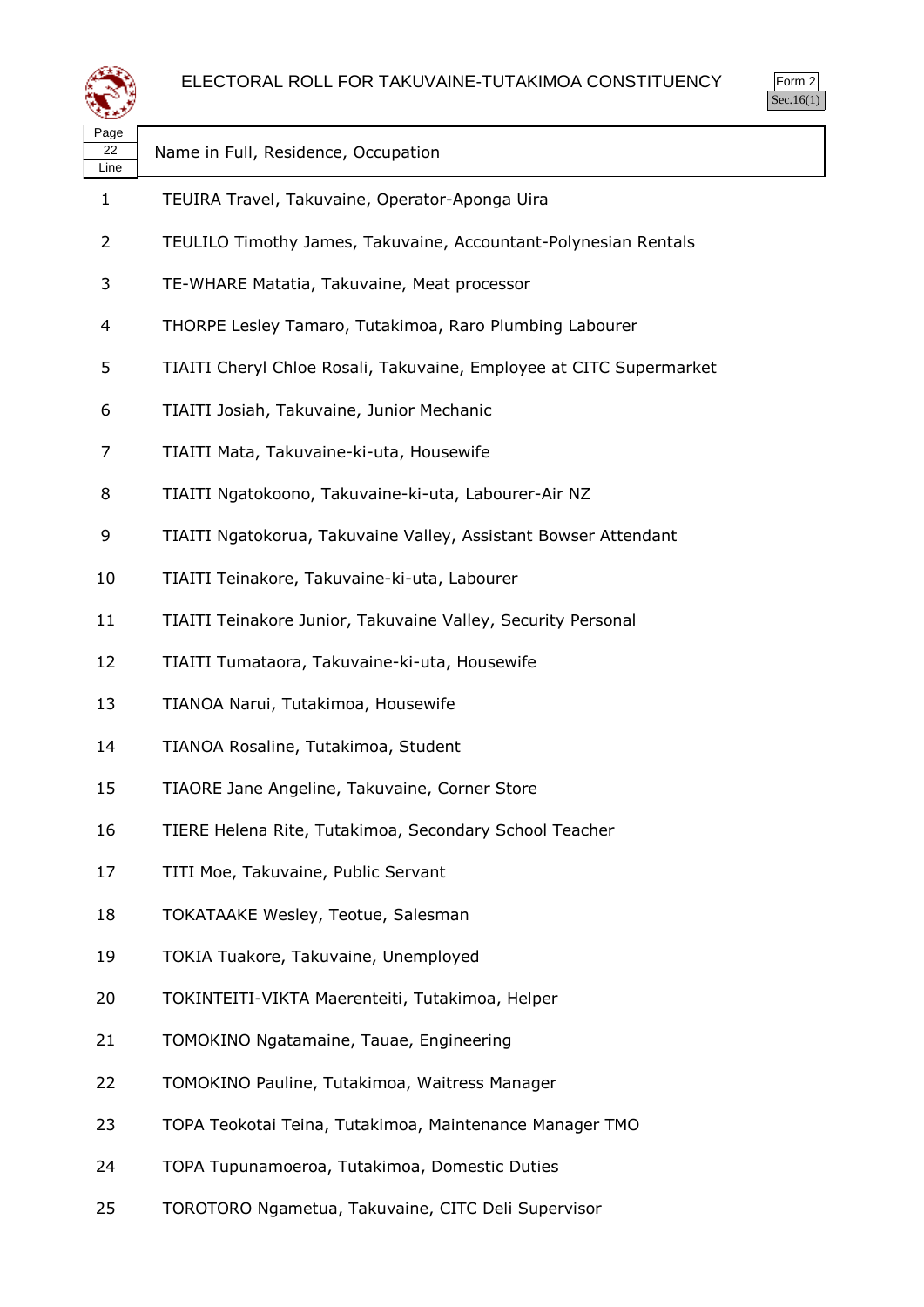



| Page<br>23<br>Line | Name in Full, Residence, Occupation                        |
|--------------------|------------------------------------------------------------|
| $\mathbf{1}$       | TOU Abela Tataraka, Tauae, Kaikai Time                     |
| $\overline{2}$     | TOU Ioane Ina, Tutakimoa, Delivery Driver                  |
| 3                  | TOU Travel Willie Arama, Tauae, Airport Security Officer   |
| 4                  | TUAINE Kaukura, Takuvaine, Shop Assistant                  |
| 5                  | TUAINE Lania Rangi, Takuvaine, Housekeeping                |
| 6                  | TUAINE Tangata, Takuvaine-ki-tai, Unemployed               |
| 7                  | TUAKANA Tuainekore o Robert, Takuvaine, Housewife          |
| 8                  | TUAPUTA Ngatokotoru, Takuvaine, Carpenter                  |
| 9                  | TUAPUTA Ngatokotoru, Takuvaine, Labourer                   |
| 10                 | TUAPUTA Tereapii Prisca, Takuvaine, Housewife              |
| 11                 | TUARA Adam, Takuvaine, Unemployed                          |
| 12                 | TUARAE Tangata, Tutakimoa, Retired                         |
| 13                 | TUARAU Miriama Mona, Tutakimoa, Nurse                      |
| 14                 | TUARIKI Repeta, Takuvaine, Destitute                       |
| 15                 | TUIRAVAKAI William Hewett, Takuvaine-ki-uta, Self Employed |
| 16                 | TUMATAIVA Ngorea Kairangi, Takuvaine, Kitchen hand         |
| 17                 | TUNOA Mata, Tutakimoa, Housemaid                           |
| 18                 | TUPA Antiana Vairoa, Takuvaine, Part time Teacher          |
| 19                 | TUPA Neti Taia, Tauae, Shop Keeper                         |
| 20                 | TUPA Nooroa, Tauae, Electrician                            |
| 21                 | TUPOU Maihia, Tutakimoa, Self Employed                     |
| 22                 | TURANGATIRA Ngamata, Takuvaine, Vaima                      |
| 23                 | TUTAI Miimetua Marina, Takuvaine, Creditors                |
| 24                 | TUTAI Rouru Tata, Tutakimoa, Shop Assistant                |
| 25                 | TUTAI Rukua, Takuvaine, Builder                            |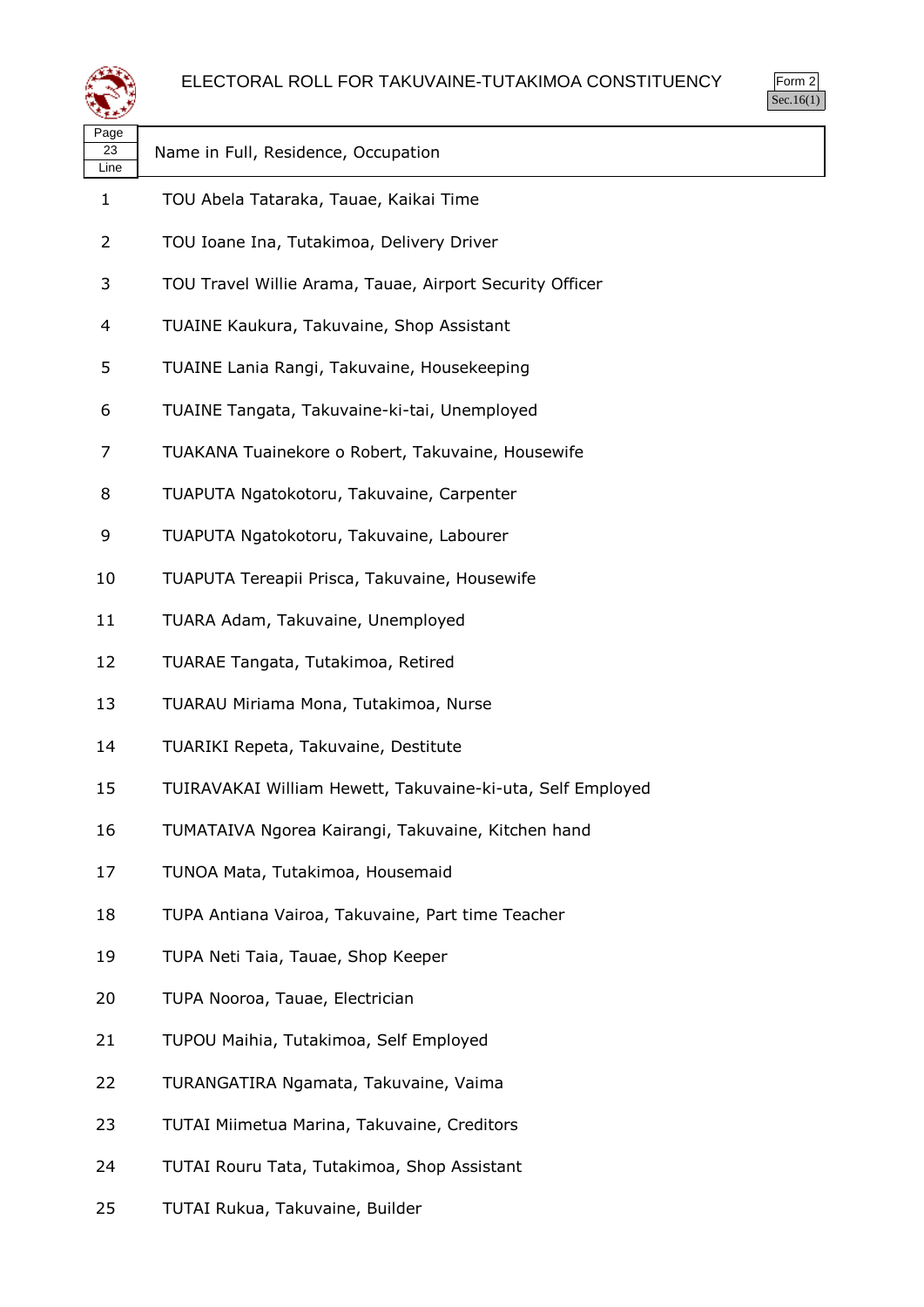

| ৼ±≠৴               |                                                                                |
|--------------------|--------------------------------------------------------------------------------|
| Page<br>24<br>Line | Name in Full, Residence, Occupation                                            |
| 1                  | TUTAI Samantha Marthalina Tereapii, Tauae, Assistant Printer                   |
| 2                  | TUTAI Tangimetua, Tutakimoa, Waiter                                            |
| 3                  | TUTAI Tuarongonui, Takuvaine, Bartender                                        |
| 4                  | TUTAKA Ateongo Lucy, Takuvaine, Teacher                                        |
| 5                  | TUTAVAKE Kirikava Tuaine, Takuvaine, Deckhand at Marlin Queen Fishing Charters |
| 6                  | TUTERU Ieremia, Tutakimoa, Fault manager                                       |
| 7                  | TUTERU Tuteru, Tutakimoa, Technician                                           |
| 8                  | TUTINI Moetai, Tutakimoa, Kitchen Hand                                         |
| 9                  | UAKINO Anthony, Tutakimoa, Shop Assistant                                      |
| 10                 | UPOKO Inakura, Takuvaine-ki-tai, Meter Reader                                  |
| 11                 | UPOKO Terangi, Takuvaine-ki-tai, Pensioner                                     |
| 12                 | UPOKO Tommy, Takuvaine-ki-tai, Caretaker - Suwarrow                            |
| 13                 | UPU Tina, Tauae, Cleaning                                                      |
| 14                 | URIRAU Taromi, Takuvaine-ki-uta, Waitress                                      |
| 15                 | URIRAU Teremoana, Tauae, Domestic Duties                                       |
| 16                 | URIRAU Vaine, Takuvaine-ki-uta, Home Duties                                    |
| 17                 | VAE Terry, Tauae, Maintenance Officer-Punanganui                               |
| 18                 | VAILE Samuel Gordon, Parekura, Triad Petroleum Ltd                             |
| 19                 | VAILOA Aketa, Takuvaine, Shop Assistant                                        |
| 20                 | VAILOA Apiianga, Tutakimoa, Café Ariki                                         |
| 21                 | VAILOA Paani, Takuvaine, Vaima                                                 |
| 22                 | VAILOA Tinapa, Tutakimoa, Counter services officer- MFEM                       |
| 23                 | VAINE Memory Metua, Takuvaine, Labourer                                        |
| 24                 | VAINE KEU Turia Travelon, Takuvaine, Self Employed                             |
|                    |                                                                                |

VAINETUTAI John, Takuvaine, Builder/Carpenter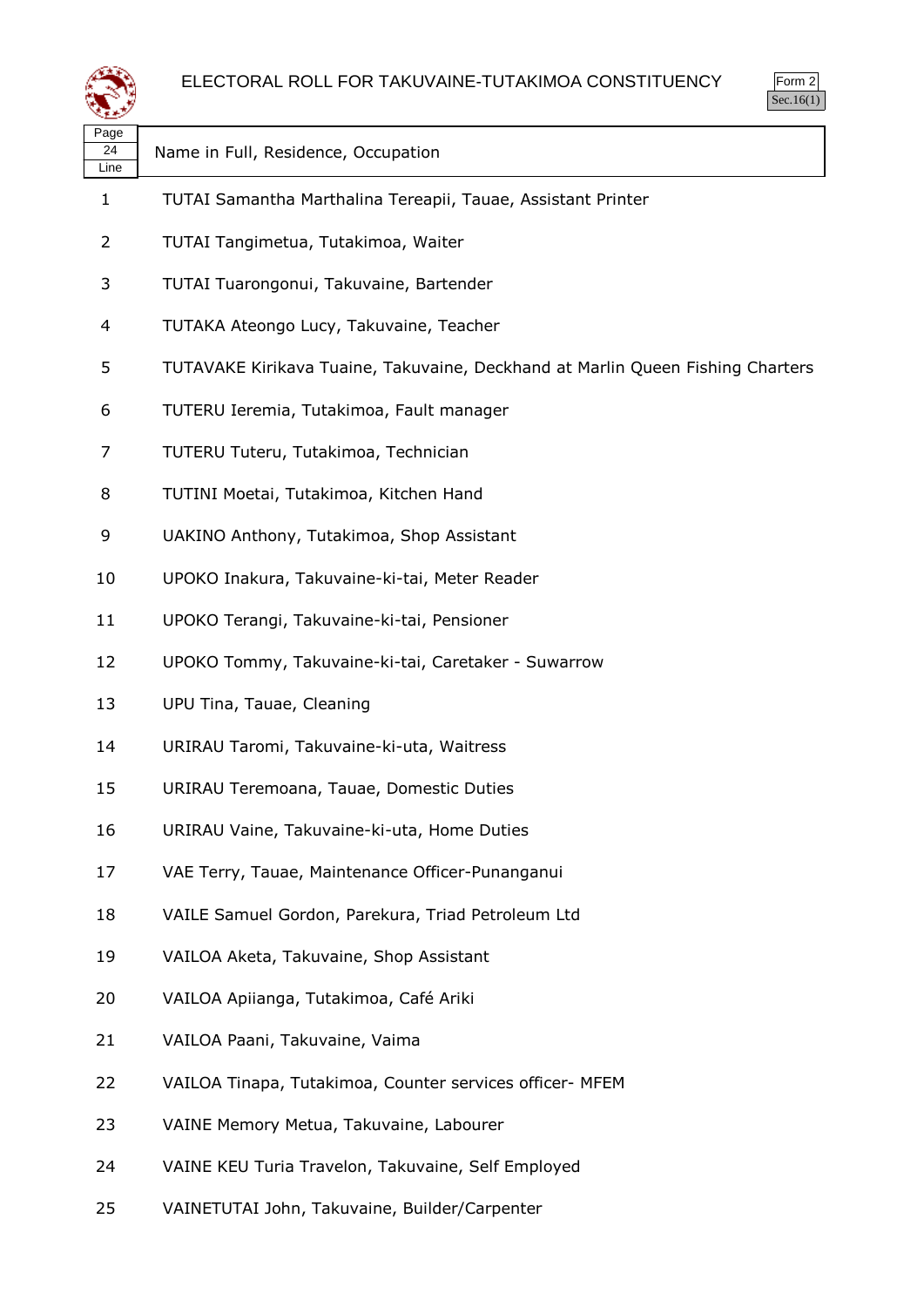

| Page<br>25<br>Line | Name in Full, Residence, Occupation                                      |
|--------------------|--------------------------------------------------------------------------|
| $\mathbf{1}$       | VAINETUTAI Ngatokorua, Takuvaine, CITC Checkout                          |
| 2                  | VAINETUTAI Vainetereapii Beatrix, Takuvaine-ki-uta, Housekeeping         |
| 3                  | VAKAI Nooapii Ngatokotoru, Takuvaine-ki-tai, Foodland - Warehouse worker |
| 4                  | VAKALALABURE Tevita Tangaroa, Takuvaine-ki-uta, Solicitor                |
| 5                  | VAKATINI Edward, Takuvaine, Security                                     |
| 6                  | VAKATINI Mere, Takuvaine, Self Employed                                  |
| 7                  | VAKATINI Rangi Mama, Tutakimoa, Occupation Not Stated                    |
| 8                  | VAKATINI-HEWETT Tia, Tutakimoa, Waitress                                 |
| 9                  | VANO James Tokotoko, Takuvaine-ki-uta, Motor Mechanic                    |
| 10                 | VAVIA Linda Herevaseti Ngapoko, Tutakimoa, Director                      |
| 11                 | VAVIA Tangata, Tutakimoa, Self Employed                                  |
| 12                 | VIKTA Sosefo, Tutakimoa, Self Employed                                   |
| 13                 | VIRIAERE Jimmy, Takuvaine, Ministry of Culture                           |
| 14                 | VIRIAERE Ngatokorua, Takuvaine, Labour                                   |
| 15                 | VOSS Christian John, Takuvaine-ki-uta, Cabinet Maker                     |
| 16                 | VOSS Sally Monica, Takuvaine-ki-uta, Housewife                           |
| 17                 | WAITALI Torea, Takamoa, Theological Student                              |
| 18                 | WALTERS Lorna Dianne, Teotue, Gallery Owner                              |
| 19                 | WEBB Tereapii Richard, Takuvaine-ki-tai, Unemployed                      |
| 20                 | WICHMAN Marino-o-te-Au, Takuvaine, GIS Officer                           |
| 21                 | WICHMAN Valentino Tefaatau, Takuvaine, Lawyer                            |
| 22                 | WILLIAM Emma, Tutakimoa, Secretary                                       |
| 23                 | WILLIAM Fredrick, Teotue, Mechanic                                       |
| 24                 | WILLIAM Maire Tepoerau, Takuvaine, Occupation Not Stated                 |
|                    |                                                                          |

WILLIAM Mareta, Tutakimoa, Full time mother